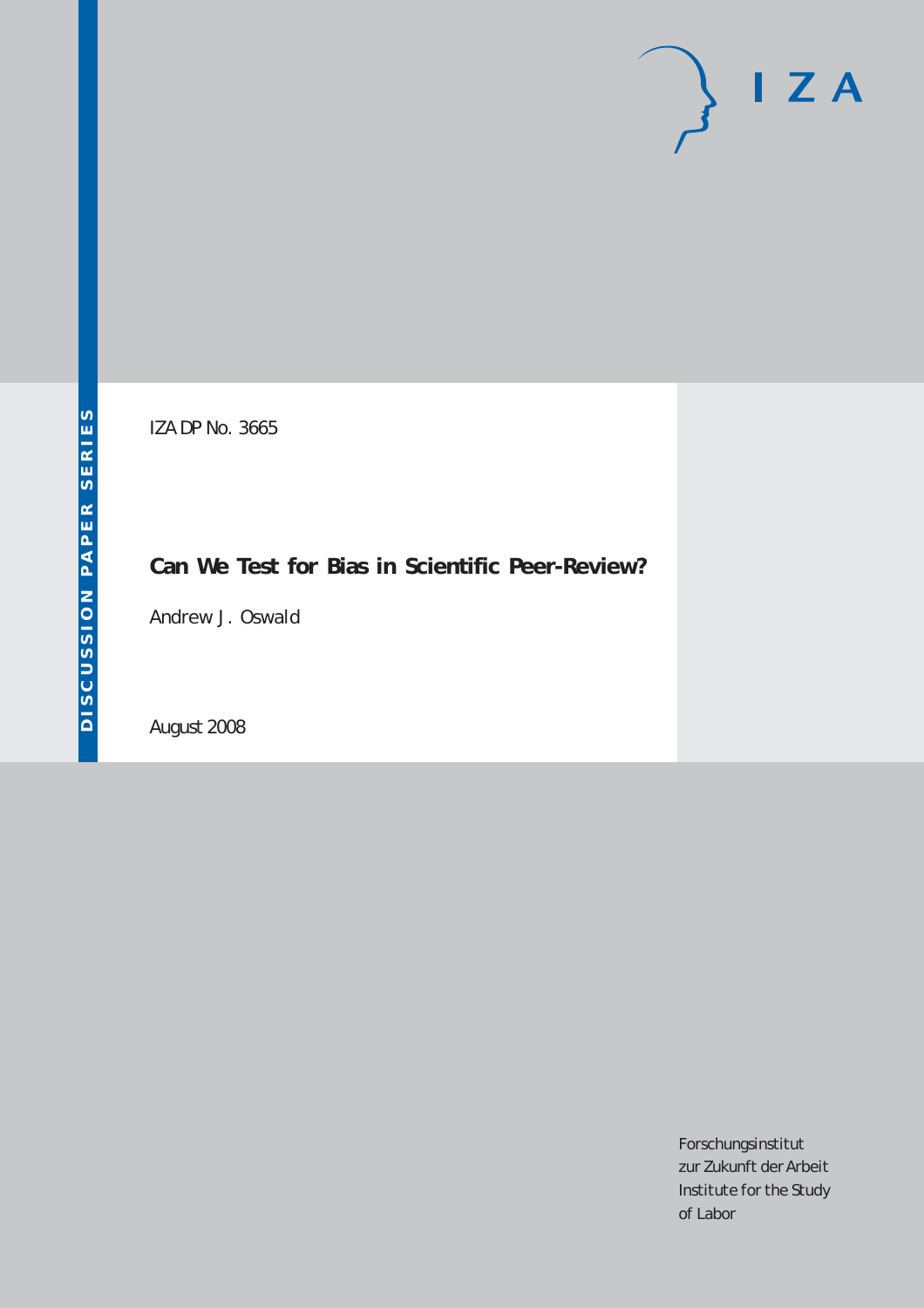## **Can We Test for Bias in Scientific Peer-Review?**

## **Andrew J. Oswald**

*University of Warwick, Cornell University and IZA* 

### Discussion Paper No. 3665 August 2008

IZA

P.O. Box 7240 53072 Bonn Germany

Phone: +49-228-3894-0 Fax: +49-228-3894-180 E-mail: [iza@iza.org](mailto:iza@iza.org)

Any opinions expressed here are those of the author(s) and not those of IZA. Research published in this series may include views on policy, but the institute itself takes no institutional policy positions.

The Institute for the Study of Labor (IZA) in Bonn is a local and virtual international research center and a place of communication between science, politics and business. IZA is an independent nonprofit organization supported by Deutsche Post World Net. The center is associated with the University of Bonn and offers a stimulating research environment through its international network, workshops and conferences, data service, project support, research visits and doctoral program. IZA engages in (i) original and internationally competitive research in all fields of labor economics, (ii) development of policy concepts, and (iii) dissemination of research results and concepts to the interested public.

IZA Discussion Papers often represent preliminary work and are circulated to encourage discussion. Citation of such a paper should account for its provisional character. A revised version may be available directly from the author.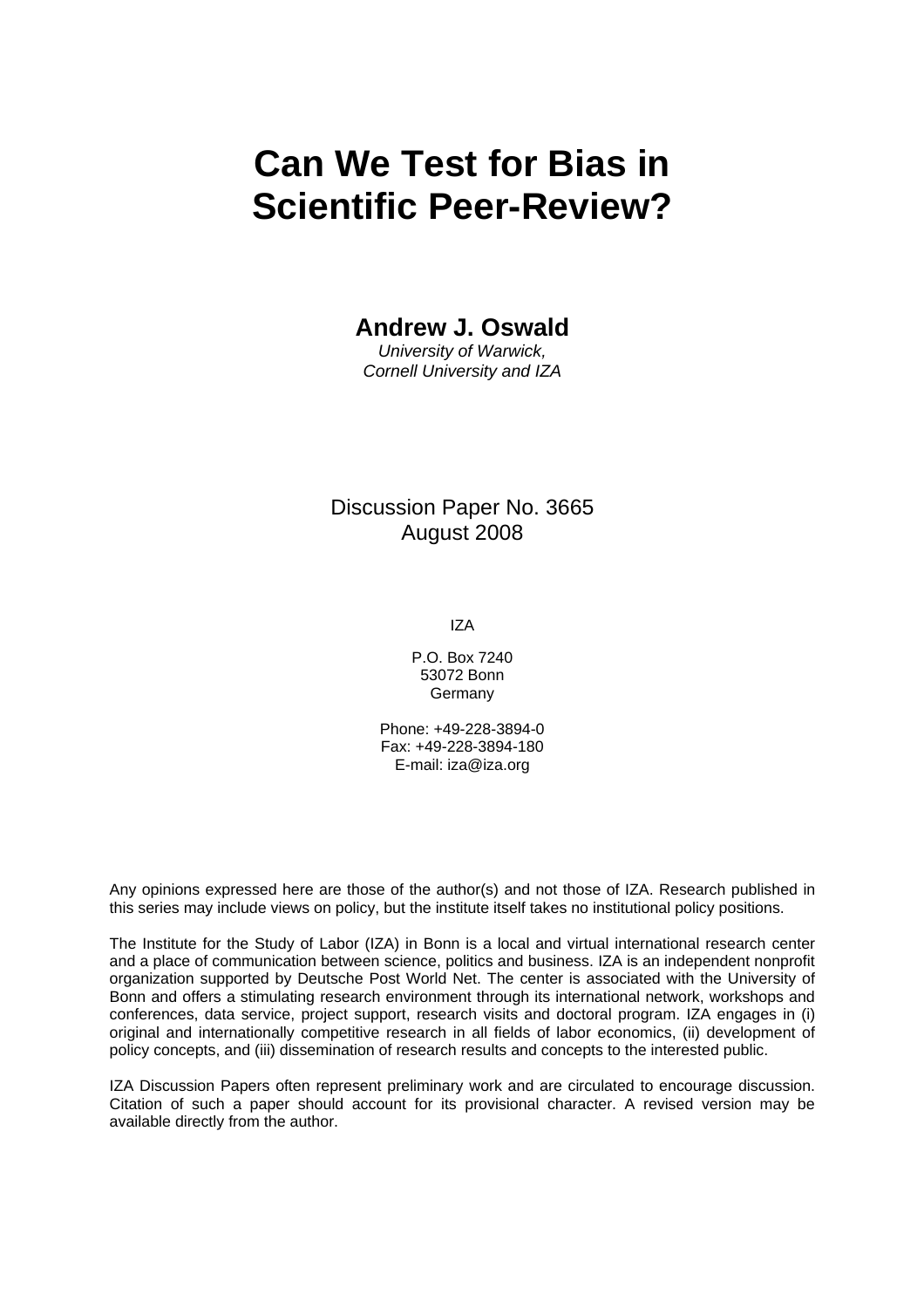IZA Discussion Paper No. 3665 August 2008

## **ABSTRACT**

## **Can We Test for Bias in Scientific Peer-Review?[\\*](#page-2-0)**

Science rests upon the reliability of peer review. This paper suggests a way to test for bias. It is able to avoid the fallacy – one seen in the popular press and the research literature – that to measure discrimination it is sufficient to study averages within two populations. The paper's contribution is primarily methodological, but I apply it, as an illustration, to data from the field of economics. No scientific bias or favoritism is found (although the Journal of Political Economy discriminates against its own Chicago authors). The test's methodology is applicable in most scholarly disciplines.

JEL Classification: H8

Keywords: discrimination, citations, science, peer-review system

Corresponding author:

 $\overline{a}$ 

Andrew J. Oswald Department of Economics University of Warwick Coventry CV4 7AL United Kingdom E-mail: [andrew.oswald@warwick.ac.uk](mailto:andrew.oswald@warwick.ac.uk) 

<span id="page-2-0"></span><sup>\*</sup> For excellent research assistance, I thank Joao Tovar Jalles. For their helpful comments, I thank Danny Blanchflower, Nick Bloom, Bill Dickens, Glenn Ellison, Hamning Fang, Amanda Goodall, Dan Hamermesh, Kirabo Jackson, David Laband, Larry Katz, Peter Neary, Charles Oppenheim, Scott Smart, Justin Wolfers, and Stephen Wu. Thanks also go to Cornell University for its hospitality, and to the ESRC for research support.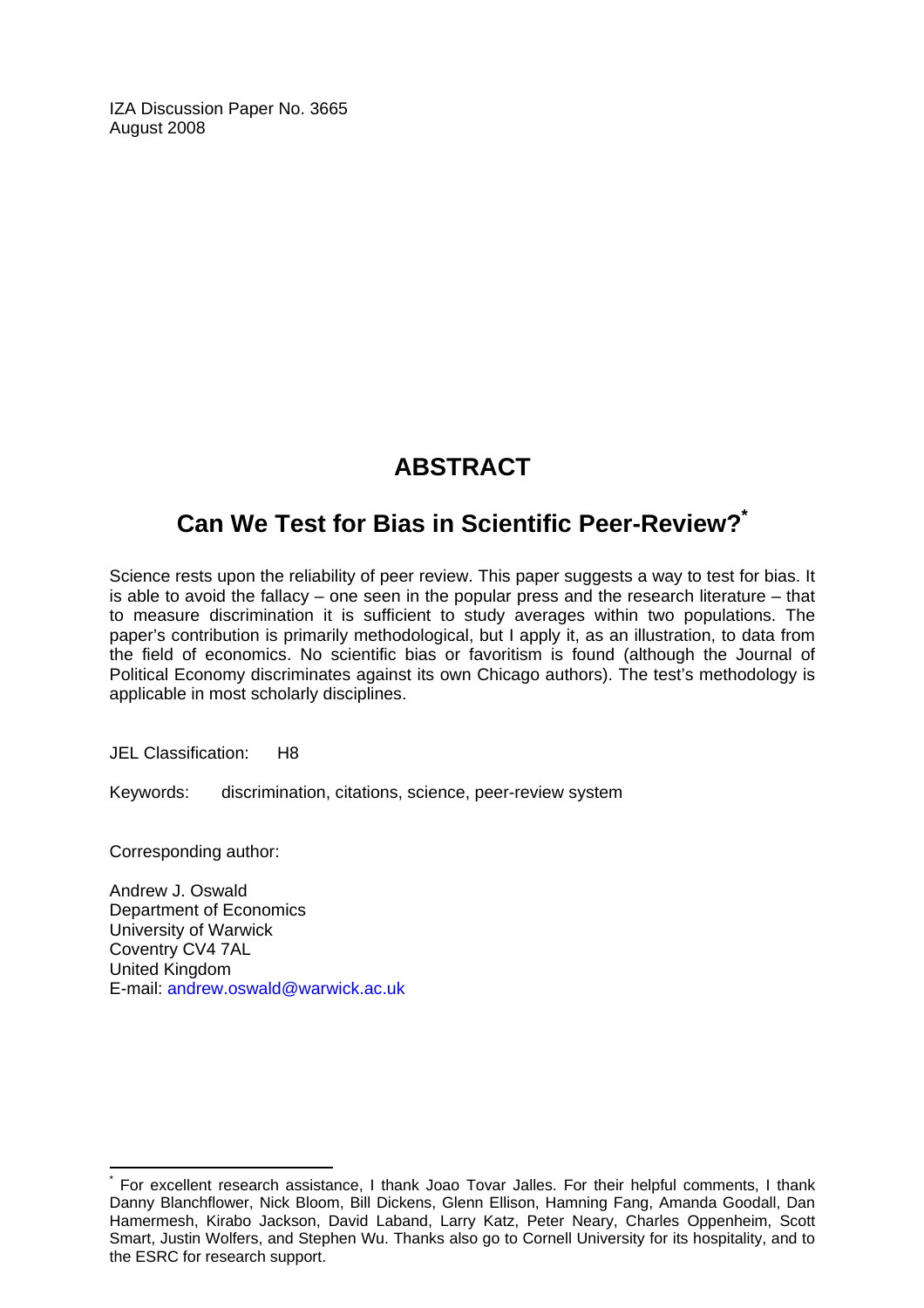#### **Can we Test for Bias in Scientific Peer-Review?**

Andrew J Oswald University of Warwick and Cornell University

#### 1. Introduction

 $\overline{a}$ 

Is the peer-review system biased? This question matters both for science and public policy. Most of modern knowledge is predicated upon the reliability and intellectual objectivity of that system.

In this paper I try to suggest a test for discrimination by scientific journals. It builds on the intuition that in a discriminatory world those from a minority who make it through a system have to be better than the norm. At the heart of the test is the use of accumulated citation totals on a set of paired adjacent articles. Citations<sup>[1](#page-3-0)</sup> are taken as a proxy for the objective quality of an article (measured with the benefit of hindsight), and I focus on adjacent articles on the assumption that editors order their articles approximately by perceived quality, with the highest at the top of a journal issue. Each of the two articles in an adjacent pair has jostled for the same ordered space in the issue, and thus, by the nature of the selection process, is at that stage viewed by the editor as of equivalent quality ex ante. It seems likely that many articles cannot be ranked unambiguously by an editor; but a weak ordering<sup>2</sup> is all that is required for the later test.

In this way, the paper argues, it is possible to explore the idea that editors systematically under-estimate -- relative to an article's true quality -- the scientific contribution of articles being submitted by a particular kind of author or from a particular part of the world. The citations data provided by history go on to reveal

<span id="page-3-0"></span><sup>1</sup> It thus falls in a tradition represented by work such as Hamermesh et al (1982), Oppenheim (1995, 2007), Hamermesh and Schmidt (2003), and Goodall (2006), in which citations are treated as important, real signals. This paper does not claim, however, that citations are free of error, nor that in the long run it will be sensible to see citations as unambiguously valuable (the more that citations data are emphasized, the more probable it is that their signalling value will gradually be eroded by opportunistic behaviour).

<span id="page-3-1"></span><sup>&</sup>lt;sup>2</sup> It does not matter for the test if editors choose the order in a random way; the only problem would be if they deliberately chose to put better papers lower down the issue. In revising this paper, I was told of one journal where the policy is to allocate all but the top slot in an issue on the basis of articles'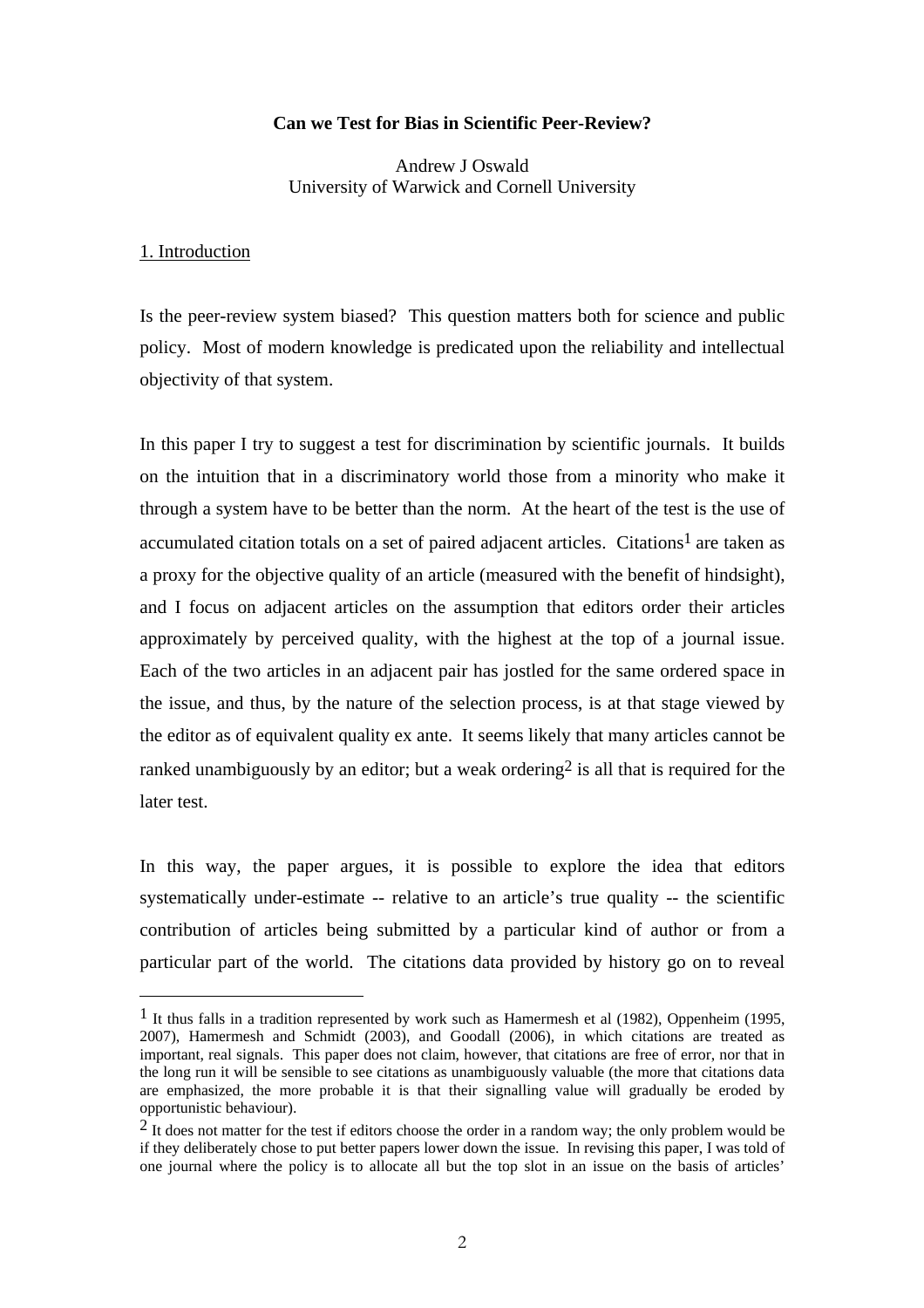which articles outperform their close neighbors within an issue of a journal. As those data accrue, they allow us to learn whether the editor's judgment<sup>3</sup> was systematically biased. I thus build upon the idea that "an editor, while uncertain about the future impacts of the papers that are submitted, should … be publishing articles whose expected impacts are identical" (Hamermesh, 2002).

Because the paper's test operates within-journal, *it is robust to the common concern that certain journals are over-cited* because of their fame. Moreover, the test *does not require* that the supply curve of articles from a (favored) majority group be identical to that from the minority<sup>4</sup>.

The objective of this paper is to suggest a testing procedure that other researchers, in any scholarly discipline, might find straightforward to use. But, as an illustration, I implement one application to two of the world's currently most-cited economics journals, the Quarterly Journal of Economics and the Journal of Political Economy[5.](#page-4-2) This later part of the paper uses historical data on 302 QJE articles to check for the existence of international bias and pro-Harvard bias, and data on 208 JPE articles to check for the existence of pro-Chicago bias.

Mention should be made of an important unpublished paper by Smart and Waldfogel (1996). This was initially unknown to me but was drawn to my attention after early drafts of the current paper. The underlying idea proposed by Smart and Waldfogel is identical to that studied later. Although there are differences in the implementation method[6,](#page-4-3) and the authors do not use an adjacency test *per se*, I would like to

chronological order of submission. Such a rule also satisfies the requirements needed later for the suggested test.

<span id="page-4-0"></span><sup>&</sup>lt;sup>3</sup> I use 'editor' to stand, as shorthand, for the combination of editorial decision-making and the advice being given by referees.

<span id="page-4-1"></span><sup>&</sup>lt;sup>4</sup> I emphasize these two because they were often raised by readers of early drafts.

<span id="page-4-2"></span><sup>5</sup> Wu (2007) discusses the possibility of bias. He shows that just 4 universities account for approximately 40% of the recent papers published in the QJE, and that this kind of concentration has risen through the decades.

<span id="page-4-3"></span><sup>6</sup> Rather than, as later, the use of a chi-squared test on adjacent articles, the authors estimate regression equations in which citations are the dependent variable and the independent variables include the order number of the article. These two approaches should give similar results if (i) the regression equation includes issue dummies, (ii) the lead articles are omitted from the sample, and (iii) the length of journal is held constant. Under some further assumptions, restriction (ii) will also be unnecessary.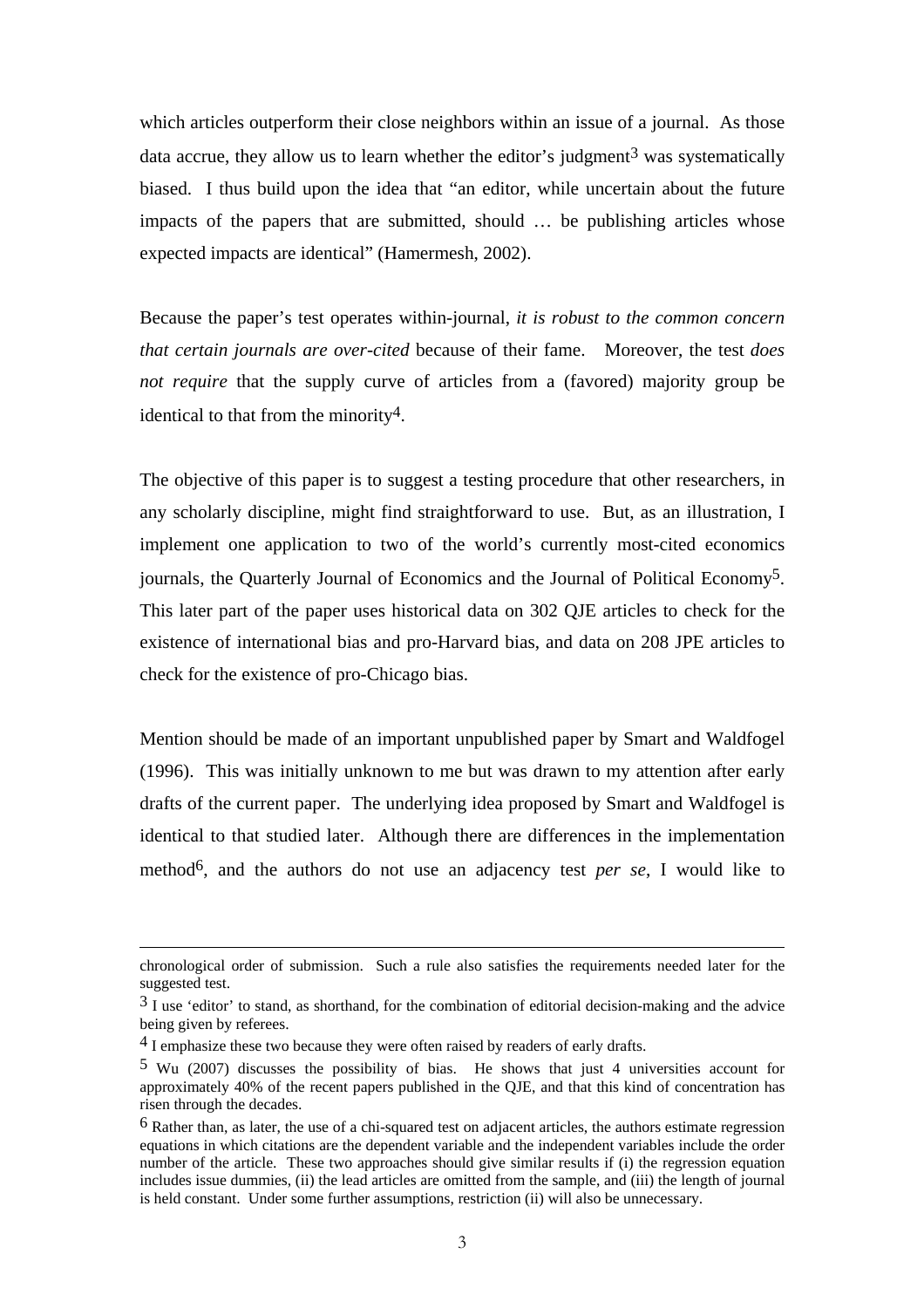emphasize that the Smart-Waldfogel paper greatly predates my own. Later in the paper I discuss their substantive findings.

#### 2. Background

 $\overline{a}$ 

Throughout social science, and especially labor economics<sup>7</sup>, there is a literature that uncovers examples of discrimination in the world (a particularly clear demonstration is Goldin and Rouse 2000, who show that female musicians are rated more highly, controlling for quality, if heard from behind an anonymizing screen). Despite the avowed disinterestedness of decision-making in the university world, some researchers feel that the journal system is similarly unreliable  $8$ , and is biased against minorities.

Link (1998) finds, in her study of approximately 4000 submissions to the journal Gastroenterology, that US referees exhibit a marked preference for papers written by US authors rather than for those by non-American authors. Einav and Yariv (2006) and Van Praag and Van Praag (2008) document a form of surname bias. Budden et al (2007) show that after the journal Behavioral Ecology went over to double-blind refereeing the proportion of female-authored papers accepted by the journal rose strongly. Equivalent concerns are heard across a number of academic settings (documented in psychology, for example, in Blackburn and Hakel 2006, and in management studies by Macdonald and Kam 2007). Some European scientific researchers suggest -- see for example the discussion in Luwel 1999 -- that the major US journals discriminate against them.<sup>9</sup>

<span id="page-5-0"></span> $7$  Cain (1986) surveys the early literature. An interesting recent example of a discrimination test is by Wolfers (2006) who studies -- but finds no evidence in support of -- the hypothesis that female-headed companies produce systematically better results than the stock market expects.

<span id="page-5-1"></span><sup>8</sup> Although now fractionally dated, Amstrong (1997) is an impressively careful summary of empirical evidence on the quality of peer review.

<span id="page-5-2"></span><sup>9</sup> Hudson (2007) argues that citation levels are partly due to chance events such as which other article is in the issue of the journal. Frey (2003) and Starbuck (2005) are doubtful of quality control within elite journals, and Tsang and Frey (2006) question the increasingly prescriptive nature of the refereeing system. However, Laband et al 2002 provide evidence that quality control in the subject of economics is reasonably good. Ellison (2007) questions whether traditional peer review will be undermined by the internet. Neary et al (2003) and Oswald (2007) also discuss the quality of modern economics research.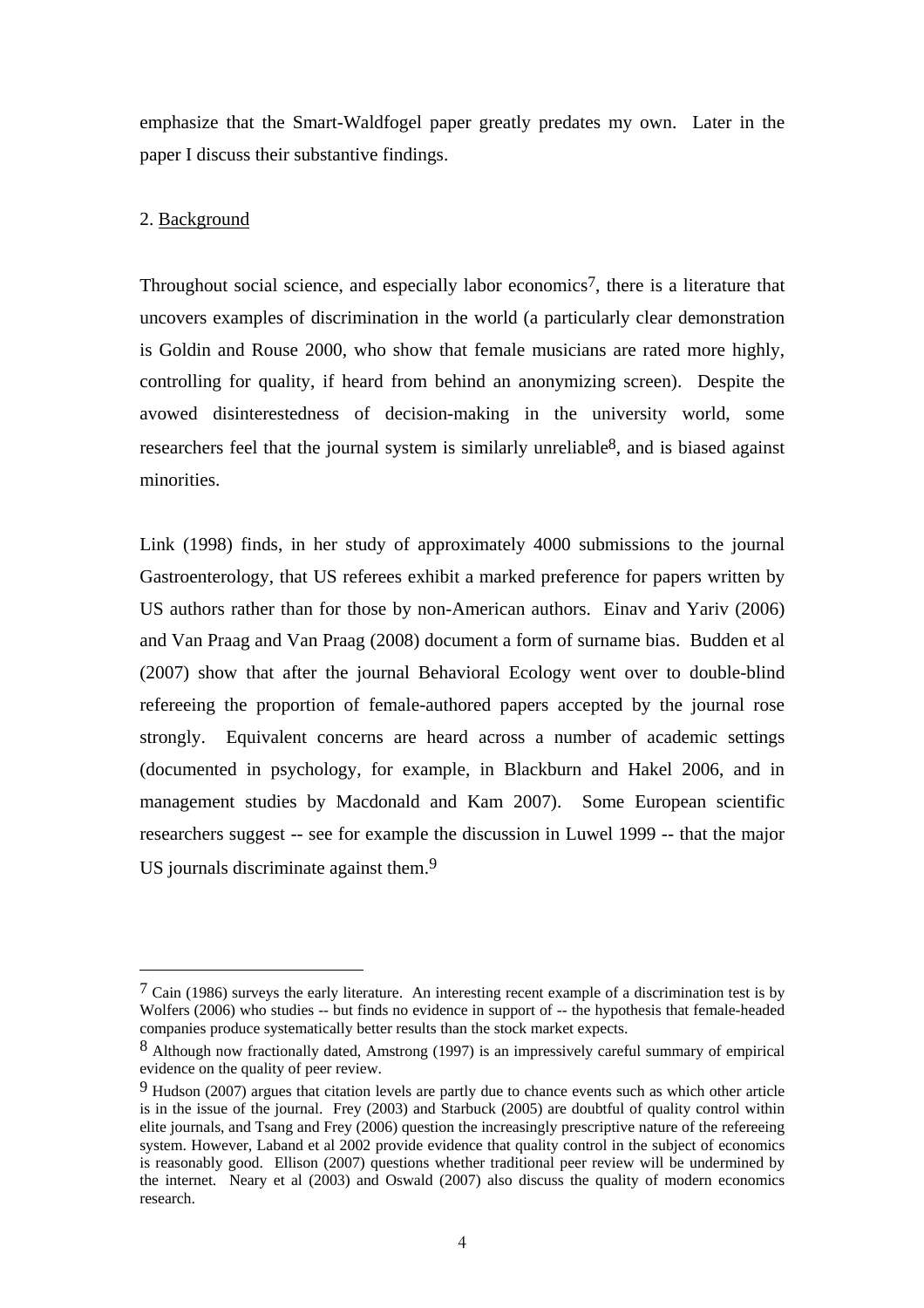The paper attempts to contribute to this literature by suggesting an empirical method that does not require detailed knowledge of the individual accept-and-reject decisions made inside editorial offices<sup>10</sup>. Arguably one advantage of the paper's pairing test is the unusually mild data requirements that it makes. It is unnecessary to measure the citations to, or other characteristics of, the majority of articles in a journal issue. Moreover, the test's focus on contiguous articles within an issue means that the influence of changes in the nature of the journal and editorial style, and of alterations in research fashion through the years, are helpfully minimized.

#### 3. The Averaging Fallacy

 $\overline{a}$ 

A common error -- it might be termed the averaging fallacy -- in informal debate on discrimination is to focus on the averages in two populations, such as a favored group and a minority, and to argue that because the mean value of variable-of-interest X is higher in one group than the other then this is evidence of injustice or inefficiency or both. In a large class of cases such an approach is conceptually wrong. The reason is that fairness and efficiency will typically require that it is the marginal values of variable X that should be equated. Averages may not be informative  $11$  about those marginal values.

Consider the following analytical example where for concreteness there is a choice to be made by an editor about how many 'home' versus 'foreign' articles to publish. Publishing more of one type then inevitably means rejecting more of the other.

Assume that a journal receives submissions from two sources, a large and familiar home group of researchers and a smaller foreign group of researchers. Quality of articles is q, and lies by definition between zero and unity, where unity is the best scientific work that is feasible. The quality distribution of home articles is  $h(q)$  and that of foreign articles is f(q). The length of the journal, namely the number of

<span id="page-6-0"></span> $10$  It is likely that editors would, perhaps reasonably, reject requests to allow this kind of scrutiny in their offices; referees are promised anonymity when they take on the task of acting as reviewers. Hence another route has to be found, using only the revealed choices made by the journal.

<span id="page-6-1"></span><sup>11</sup> This is sometimes known in the literature as the infra-marginality problem. In their discussions of possible racial discrimination against students in school and college admissions, Dickens and Kane (1999) and Bowen and Bok (2000) discuss this kind of error. See also, in a different setting, Anwar and Fang (2006).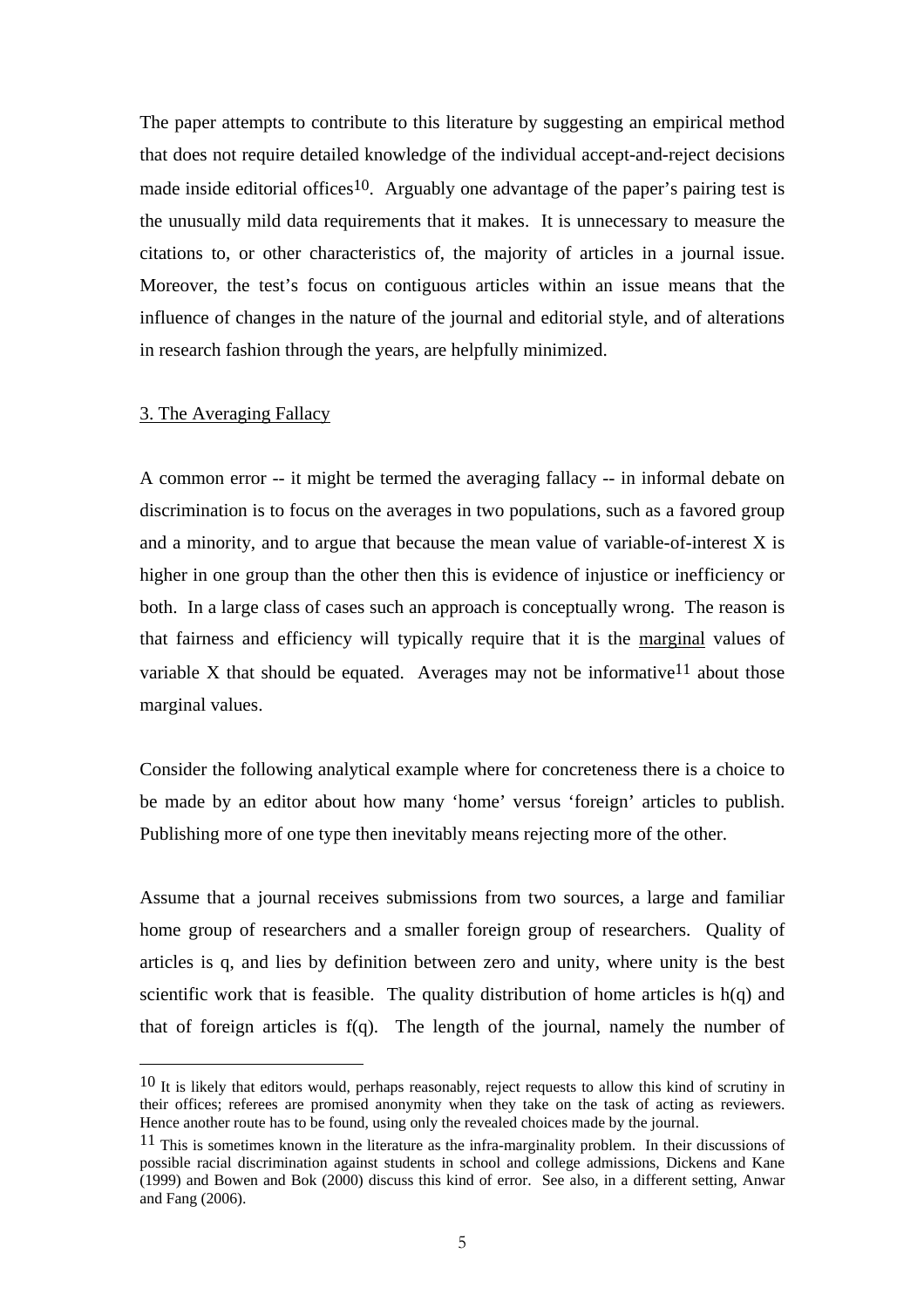articles that can be accepted for publication, is fixed at K. Assume that editors or referees may act in a discriminatory way by unfairly weighting foreign work less highly, ceteris paribus, than home work. Let the degree of bias be captured by a coefficient b. In an unbiased world, therefore, b is zero. The parameter b can be viewed as the downgrading percentage adjustment that is implicitly or explicitly made in evaluating the work of the unfamiliar minority. Whether knowingly or unknowingly, a journal editor takes b as given<sup>12</sup>, but otherwise acts to maximize the total quality of the articles published in the journal. The editor chooses cut-off quality level alpha on the home papers and beta on the minority papers to solve

$$
Maximize: E = \int_{\alpha}^{1} qh(q) dq + \int_{\beta}^{1} q(1-b) f(q) dq
$$
 (1)  
s.t.: 
$$
\int_{\alpha}^{1} h(q) dq + \int_{\beta}^{1} f(q) dq = K.
$$
 (2)

At a maximum, this leads, with a non-negative multiplier  $\lambda$ , to first-order conditions for the two quality thresholds:

$$
\alpha : -\alpha + \lambda = 0 \tag{3}
$$

 $\beta$ :  $-\beta(1-b) + \lambda = 0$  (4)

and therefore to the kind of marginal condition typical in economic analysis, namely, that for the observed outcomes among articles published in the journal,

$$
\alpha = \beta(1 - b) \le \beta \tag{5}
$$

*Quality required* ≤ *Quality required of home authors of foreigners* 

<span id="page-7-0"></span> <sup>12</sup> It seems probable that editors believe b is zero in their particular journal. Clark and Wright (2007) contains an interesting summary of editors' views on fairness.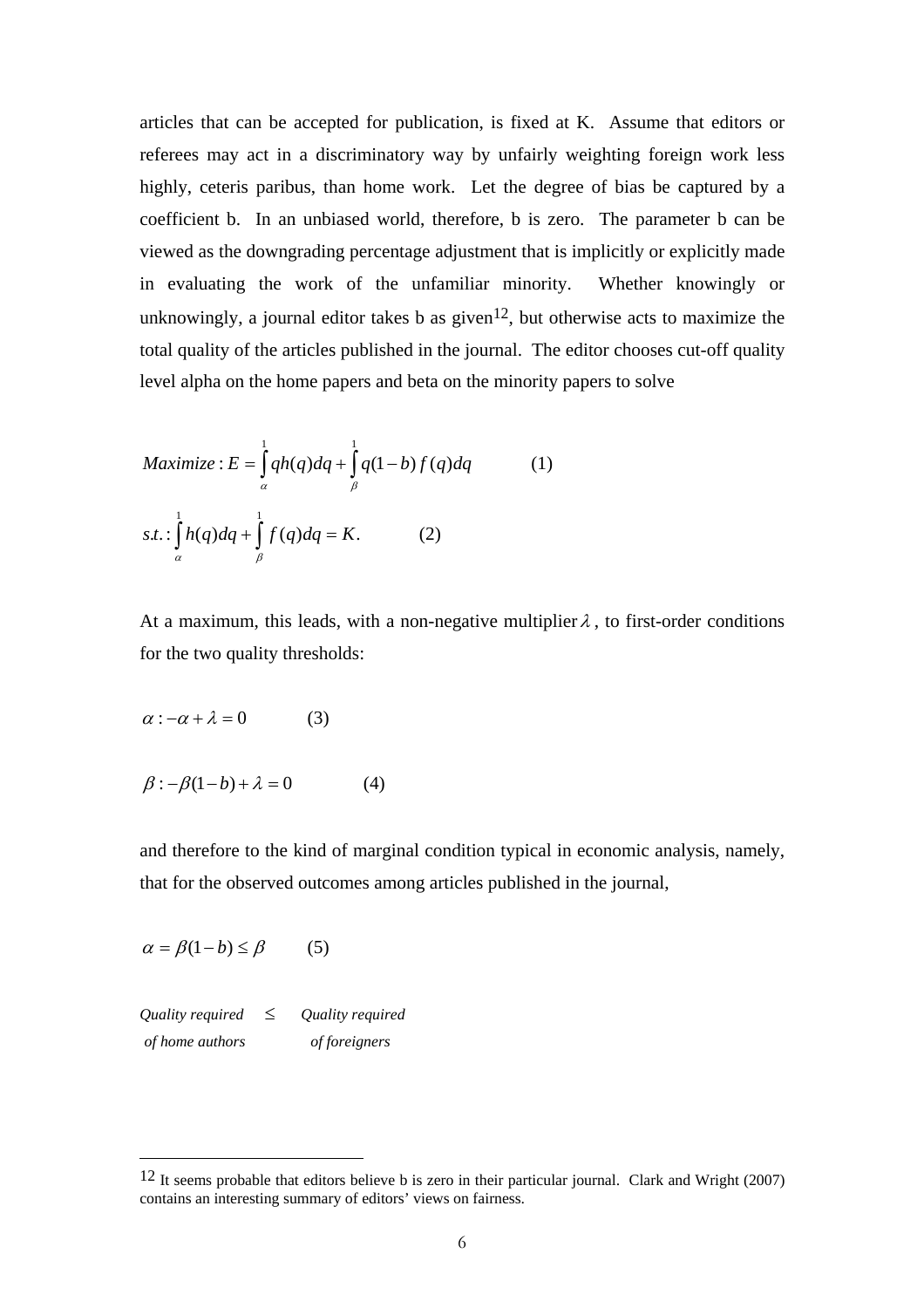or, in other words, that the minimal acceptable quality of an article from a foreign author is equal to an effective beta that has been corrected upwards for a 'tax' of b. Hence alpha is (weakly) below the quality required of the foreign authors.

Equation (5) is a formal statement of the familiar idea that in order to compete a minority group has, in general, to be better than those individuals who are in the majority.

Because it has not been emphasized in the bibliometric literature as much as is desirable, it seems useful to stress one point. It is not possible to test for the existence of discrimination empirically by calculating the mean values of quality in each group. Knowing the difference in group means, given by,

$$
D = \left[\int_{\alpha}^{1} qh(q) dq / \int_{\alpha}^{1} h(q) dq\right] - \left[\int_{\beta}^{1} qf(q) dq / \int_{\beta}^{1} f(q) dq\right] \quad (6)
$$

is in general unrevealing about whether condition (5) holds, because D can be positive or negative while still being consistent with (5), and in the kind of case described above there is no reason to think that the distributions  $h(.)$  and  $f(.)$  will be identical<sup>13</sup>.

To go beyond impasse, some way has thus to be found to explore the marginal condition (5) and to assess empirically the size of the discrimination coefficient, b. To do this, the paper draws on the fact that journal editors have to order their choice of articles, after they have been accepted for publication. Historically this was because journals appeared only in print form, and editors were thereby required to decide, as a matter potentially of importance to authors and readers, which article should go first in an issue, which second in that issue, and so on. Human beings notice things at the top of a page. Common sense and human nature suggest that editors had, and in the electronic age presumably still have, a tendency to put at the head of the ordering those articles that they view -- necessarily ex ante -- as those most likely to be important. It is known empirically, for example, that lead-papers in

<span id="page-8-0"></span> $13$  By definition, the minority group are few in number, and when compared to the more homogenous majority are likely to be an unpredictable mixture of high talent and low talent, and of highly resourced and poorly resourced.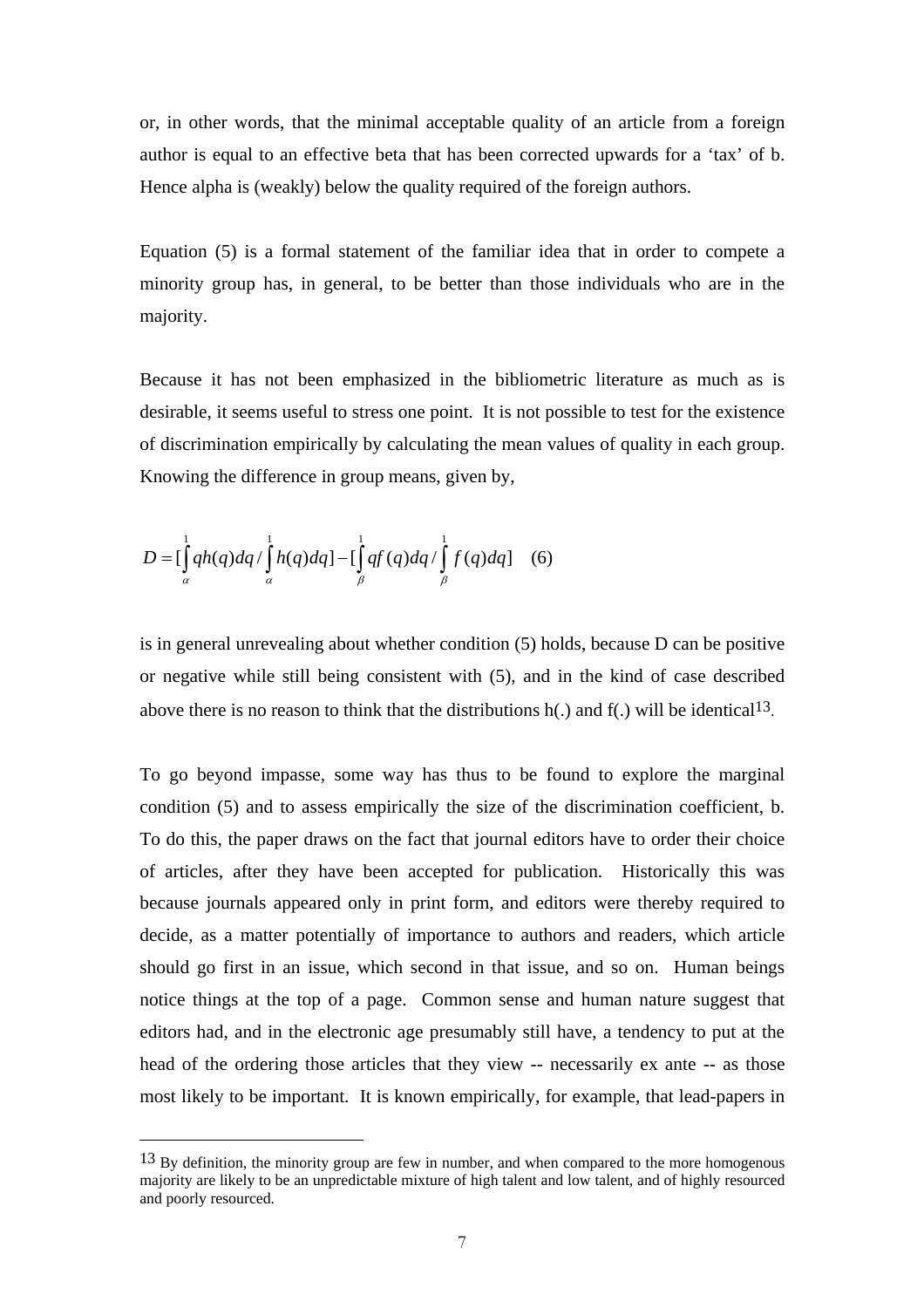journal issues tend to attract more citations (Smart and Waldfogel 1996; Hudson 2007), and this may be because they are intrinsically better. Coupe et al (2008), however, find -- using a natural experiment -- that the citations effect is small. Judge et al (2007) contacted 16 editors of journals and found that the great majority said they did attempt to put at the top of the issue the article they viewed as best.

The revealed choices by editors provide extra information for those who wish to investigate possible scientific bias. Assume that in ordering the articles in his or her journal an editor puts the best work systematically at the start. He or she is assumed, in a journal issue with 10 slots, to adopt the following rule: place an article of perceived quality q10 at higher or equal to that in the within-issue ordering compared to an article of perceived quality q9, and above or equal to one of q8, and so on. A weak ordering suffices for the later test. Given this assumption, two conclusions can then be drawn about adjacent articles:

- (i) the prior assessed quality of article qi is greater than or equal to the assessed quality of article qi-1
- (ii) except where the number of articles is small, and the market thus 'thin', the assessed quality of article qi will be similar to the assessed quality of article qi-1.

Given this foundation, a version of equation (5) can be implemented. By the revealed choices of the journal, articles next to each other can be taken to have the characteristics described by (i) and (ii). This is because the adjacent articles have successfully competed for approximately the same ordered space in the issue, and thus, by the nature of the review and editorial process, can be viewed as of approximately equal ex ante quality.

We are then interested in whether article qi-j has more or fewer citations than the contiguous article qi-j-1. The natural test statistic is thus:

$$
\chi^2 = \sum \frac{(o-e)^2}{e}
$$

which is the familiar chi-squared test where e is expected frequencies and o is observed ones.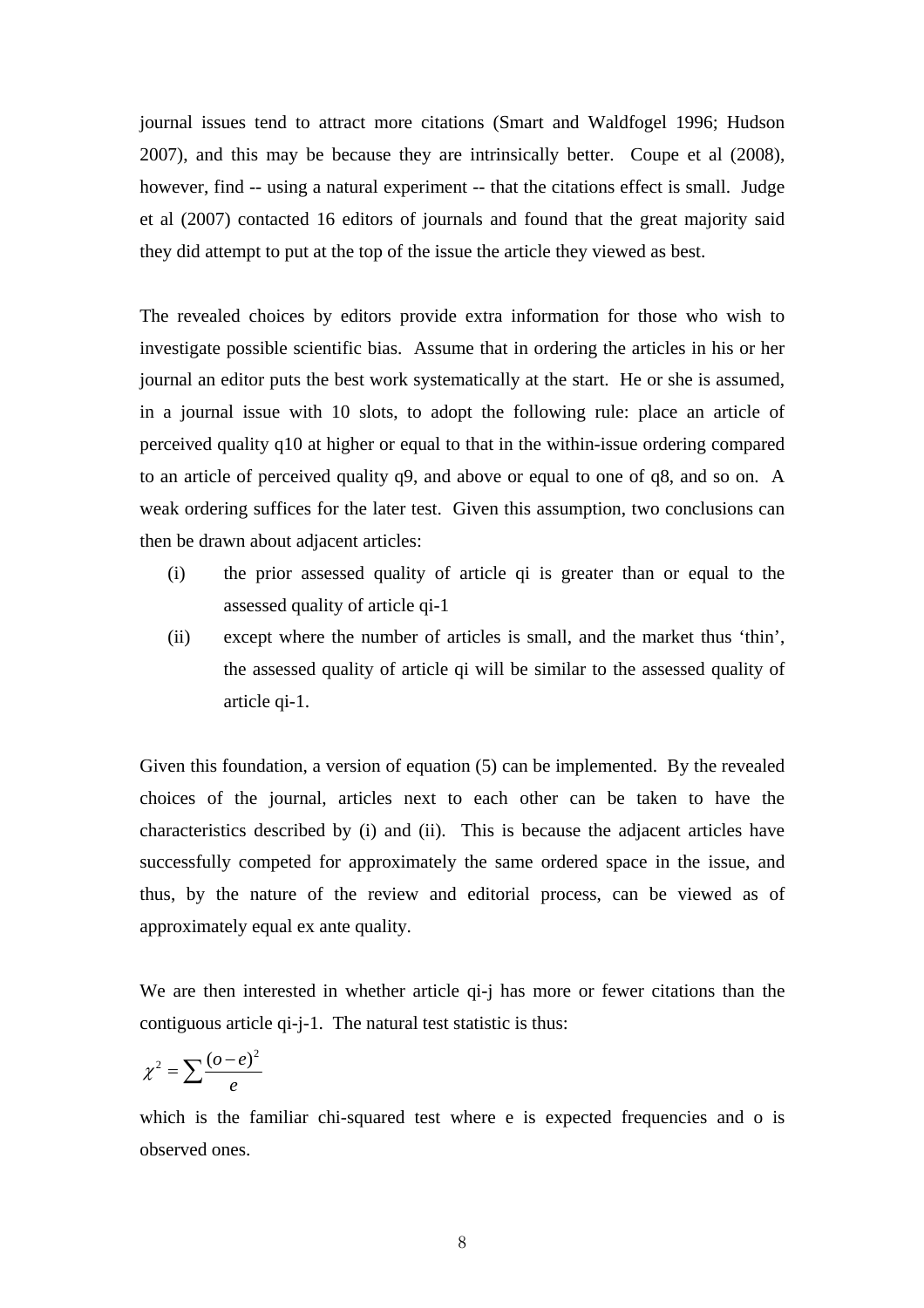#### 4. An Application to the Field of Economics

As an illustration, I study the possibility of two kinds of bias<sup>14</sup>. I first collect data on the Quarterly Journal of Economics from 1970 to 2002 (ending the data series there in order to allow some years for citations to accrue). The journal is published by Harvard University Press and accepts few papers from non-Americans. It is an important journal. At the time of writing, the QJE has the highest impact factor<sup>[15](#page-10-1)</sup> in the subject of economics. The data were collected in one week in May of 2008. I searched, for example, on the word England in the Web of Knowledge, found 109 articles, and proceeded from there to inspect each of these, and the articles around them. The aim is to test initially the idea that the QJE is biased against a particular set of economists, those from English universities. The test is then applied to check for favoritism towards Harvard authors, and for discrimination against researchers in a set of European countries. Articles were discarded according to the following rules. First, for the England and European tests, all articles co-authored with others such as North Americans (more precisely, anyone with a US address) were eliminated. This was to allow an inquiry into the effect of purely non-American authors submitting their work. Second, Comments, Replies and Notes were eliminated. This was to avoid the difficulties of comparisons with full-length articles. Third, articles were excised if they were the first in the issue, although in practice this was especially rare for English economists' papers. The reason for the rule in this case is because, for the international discrimination test, a comparison is required with the article that comes immediately before the article of interest.

The data and results are given in the Appendix<sup>16</sup>. The author's name is stated first; then the year; then the lifetime citations total; then data on whether the article was more highly cited than the one immediately prior to it in the issue, and then a 'yes' or 'no'. In the first test, for England-based authors, the answer 'yes' means that that article is more highly cited than the previous, adjacent article. This is a sign that,

<span id="page-10-0"></span> <sup>14</sup> Hamermesh (2002) studies the impact in a citations regression equation of a variable for the country of origin of the author.

<span id="page-10-1"></span><sup>15</sup> It is approximately the same as that for the Journal of Economic Literature, but I leave that publication aside because it does not publish original scientific papers of a conventional sort.

<span id="page-10-2"></span><sup>16</sup> The huge variation in the degree of cited-ness in even this elite journal is clear, and this phenomenon has been noted before by authors such as Starbuck (2005) and Oswald (2007).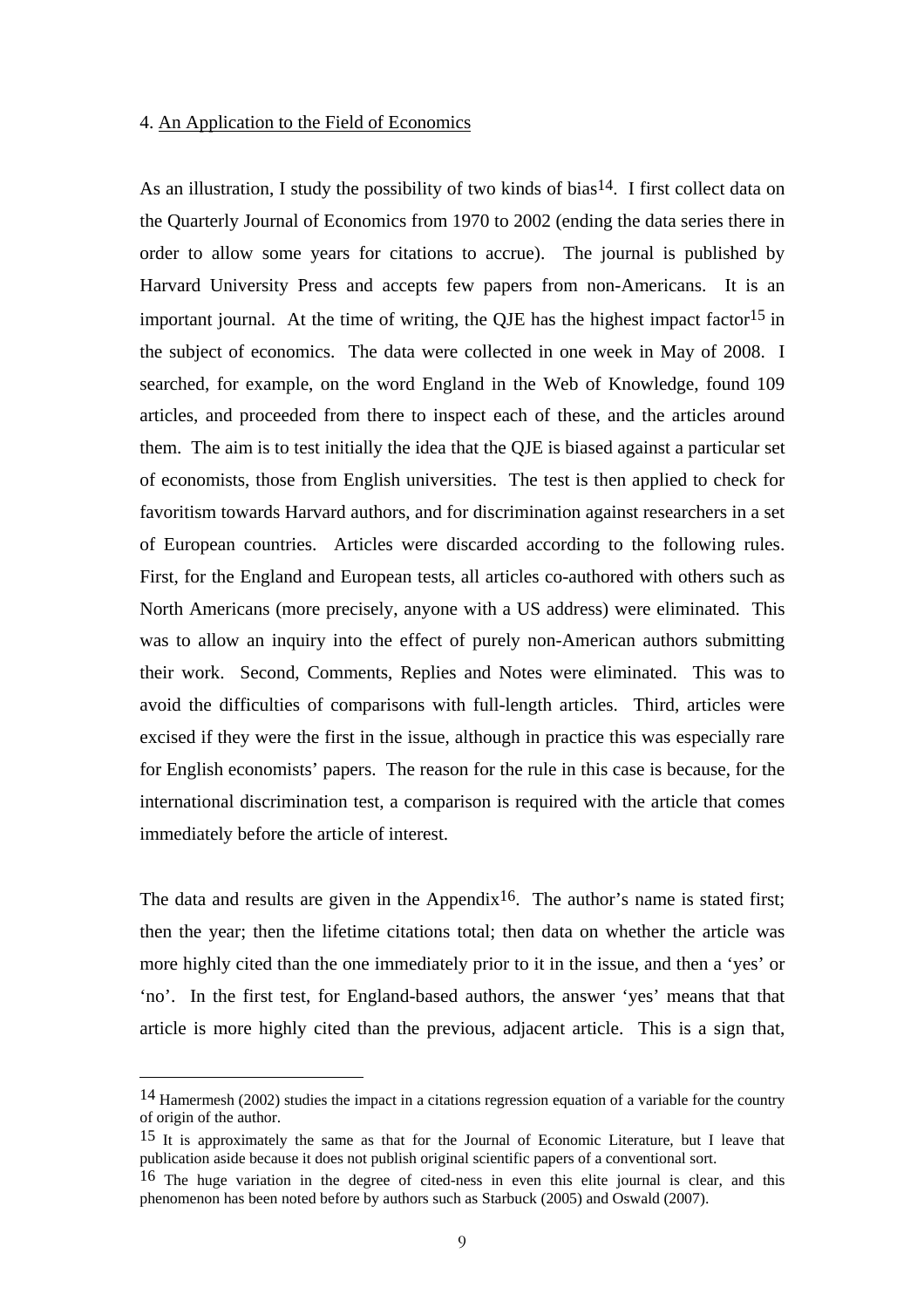despite the editor's choice of order, the England-based research garnered more subsequent attention.

#### The principal observations for the anti-England test (76 usable observations)

The result, after the eliminations from the data set of 109 observations, was

#### *38 pairs; total YES = 12; total NO=26*

and thus for a set of 38 pairs between 1970 and 2002 authored solely by people with an English address. These were examined alongside the article listed immediately before it in the journal. The citations total of the English-authored article was compared to that of this prior, adjacent article. A chi-squared test was done.

The findings from this pairing test turn out to be reassuring for journal editors and those concerned about the integrity of the peer review system. Of the total articles in the QJE sample, 26 were preceded by a more highly cited article, and 12 were preceded by a less highly cited article (there were no ties). This is different from 50:50 but the null hypothesis of that division cannot quite be rejected at conventional confidence levels. More importantly, insofar as there is any bias, it works in the opposite direction from that expected. Perhaps most tellingly, the direction of this division is what would be predicted for an efficient system where the earlier articles were if anything marginally better than -- within each pair -- the second of the adjacent articles. Hence there is no evidence, using the paper's suggested test, for discrimination by the peer-review system of the Quarterly Journal of Economics against research articles<sup>17</sup> emanating from England.

#### The principal observations for the pro-Harvard test (172 usable observations)

I next do a test for pro-Harvard bias. For sharpness, I concentrate on solely-Harvard authors. Here the data come out as *86 pairs; total YES = 38; total NO = 48* 

<span id="page-11-0"></span> $17$  This is despite the fact, to which a naive discrimination theorist might point, that only 38 of nearly 2000 QJE articles were (solely) from England.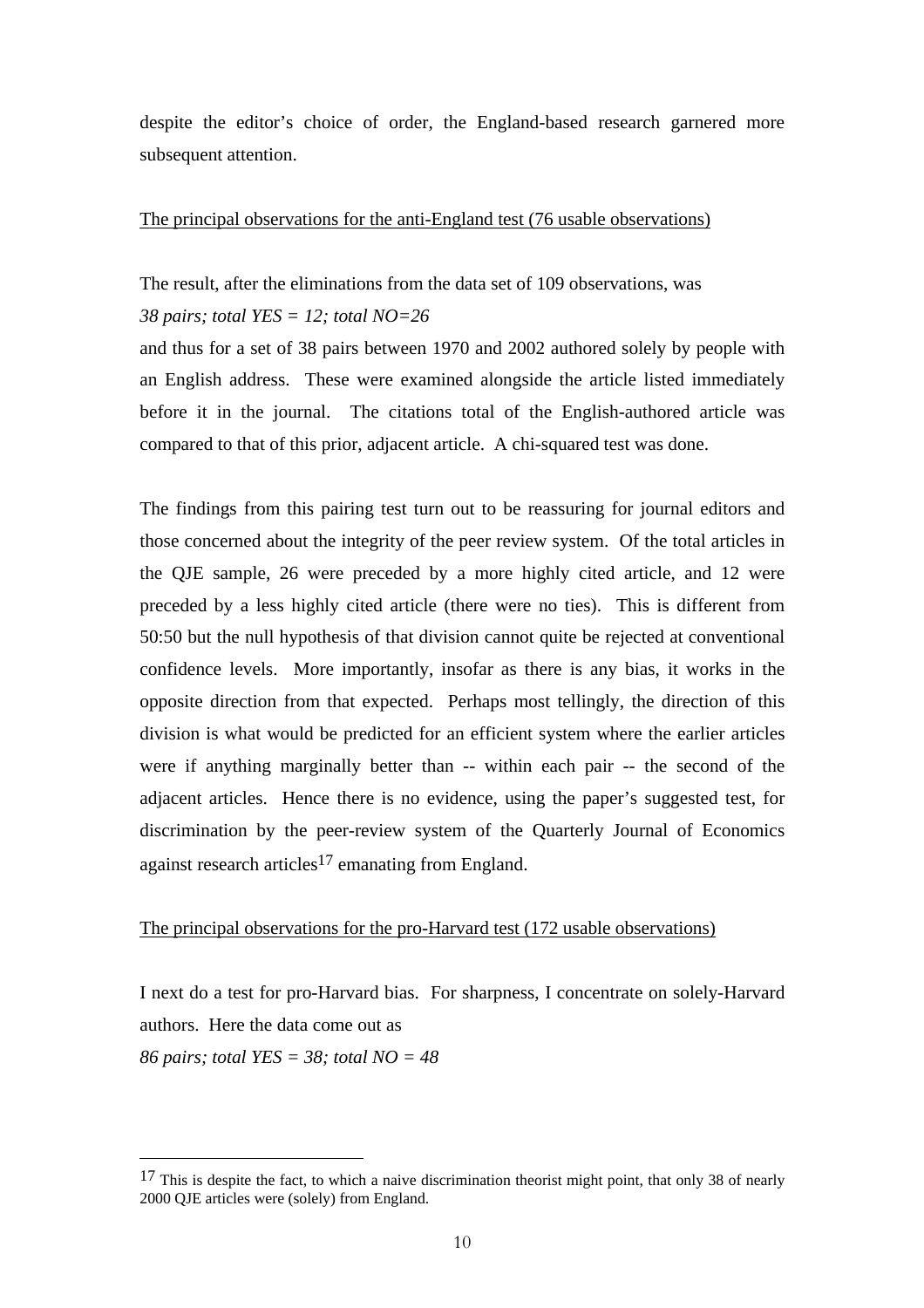This means, technically, that the data are consistent with a slight amount of bias in favor of Harvard authors. But the extent of the division is only marginally different from 50:50 and the numbers do not allow the null hypothesis of no discrimination to be rejected. The chi-squared test value with one degree of freedom is here 50/43, which is greater than the 0.455 critical number that would be generated randomly 50% of the time, but far below the 2.706 number required for significance at the 10% level, and approximately equivalent to significance at the 30% level. Hence the Harvard-discrimination finding is not statistically significant at any conventional confidence level.

#### The principal observations for the anti-European test (54 usable observations)

This takes a group of European nations, other than England, given by the set  $=$ [France+Spain+Italy+Germany+Switzerland+Belgium+Sweden+Holland] And the test result is: *27 pairs; total YES = 12; total NO =15.*

This implies that there is no evidence of international, anti-European discrimination. Once again, any bias, in this small sample, goes in the 'wrong' direction.

A final check is to turn to a different journal. I attempt an equivalent test for the Journal of Political Economy, which is produced by the University of Chicago Press. In this case the test is symmetric to the pro-Harvard test, but is now a Chicagofavoritism test.

#### The principal observations for the pro-Chicago test (208 usable observations)

Here the data come out as *104 pairs; total YES = 72; total NO = 32* 

This means that the data are consistent with a large amount of bias, but this is, paradoxically, *against* Chicago authors. The chi-squared test value with one degree of freedom is approximately 8, which implies that the null is rejected at the 0.005 significance level. Hence these data suggest there is no discrimination by the JPE in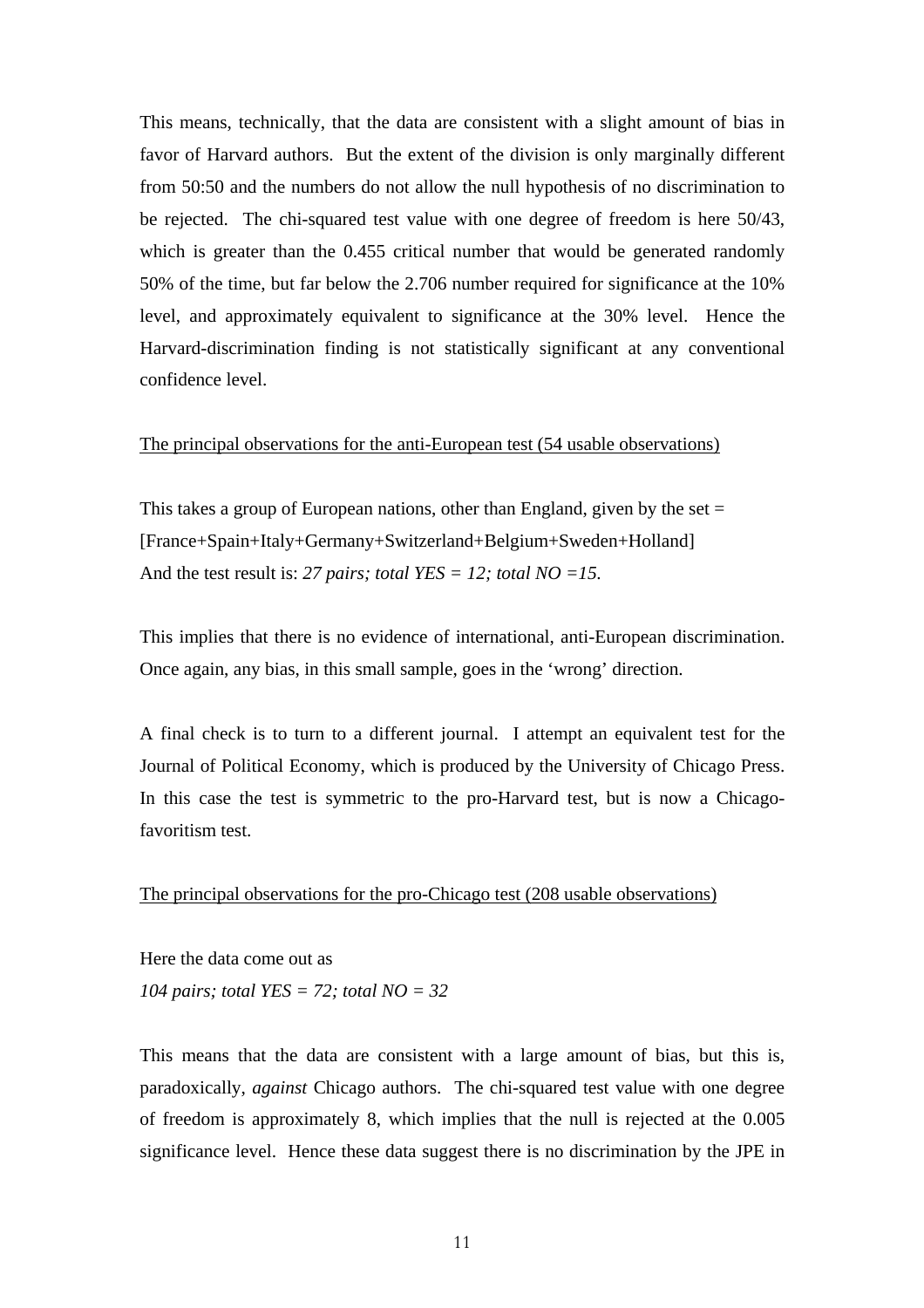favor of Chicago authors. The reverse is the case: the JPE apparently sets a higher standard for its own home authors.

These results are consistent with those derived in a different way, necessarily on much older data, in the creative paper by Smart and Waldfogel (1996). The authors do not find evidence for either international discrimination or for gender discrimination; they uncover some support for the idea that editors treat articles by authors from lowranked institutions more favorably than those by authors at top-20 schools. Nor do they find evidence of favoritism at the QJE, although, unlike this paper's result, they conclude that Harvard authors are held to a higher standard than outsiders.

#### 5. Discussion

The implementation of the test has the nature of a one-zero form. Although it might be argued that mean citations of the two sets of articles could also be compared, doing this makes no difference (as would be predicted by the theoretical view that the contiguous articles are of similar quality) to the paper's main empirical conclusion. There seems to be no evidence, for example, that the QJE discriminates<sup>18</sup> against English or European authors, or in favor of the home Harvard-located authors. This finding is reminiscent of one in innovative research by Hamermesh (2002), who establishes, by examining major journals, that empirical papers by non North Americans are not cited disproportionately heavily. However, his paper examines mean values, and in principle is open to the objection that D in equation (6) is not a reliable guide to the existence of discriminatory behaviour at the margin.

A final consideration is whether we have set up the null hypothesis inappropriately as that of no discrimination (that hypothesis has not been rejected in the English, Harvard or European cases). Might it be that, especially for the Harvard test, we are making a Type II error and the null is actually false?

<span id="page-13-0"></span><sup>18</sup> This result now seems to me natural, but I had expected the reverse finding. The reasons may perhaps be instructive -- in illustrating how views of discrimination are shaped by randomness, internal self-justification, and small numbers of observations. My (three) articles accepted by the QJE each came when I had an American affiliation, and in retrospect I am conscious of the papers I submitted that were both rejected by that journal and went on to be rather influential, but have somewhat forgotten those articles I submitted that were both rejected and went on to be rather un-influential. Such difficulties of perception are natural, but they may be widespread.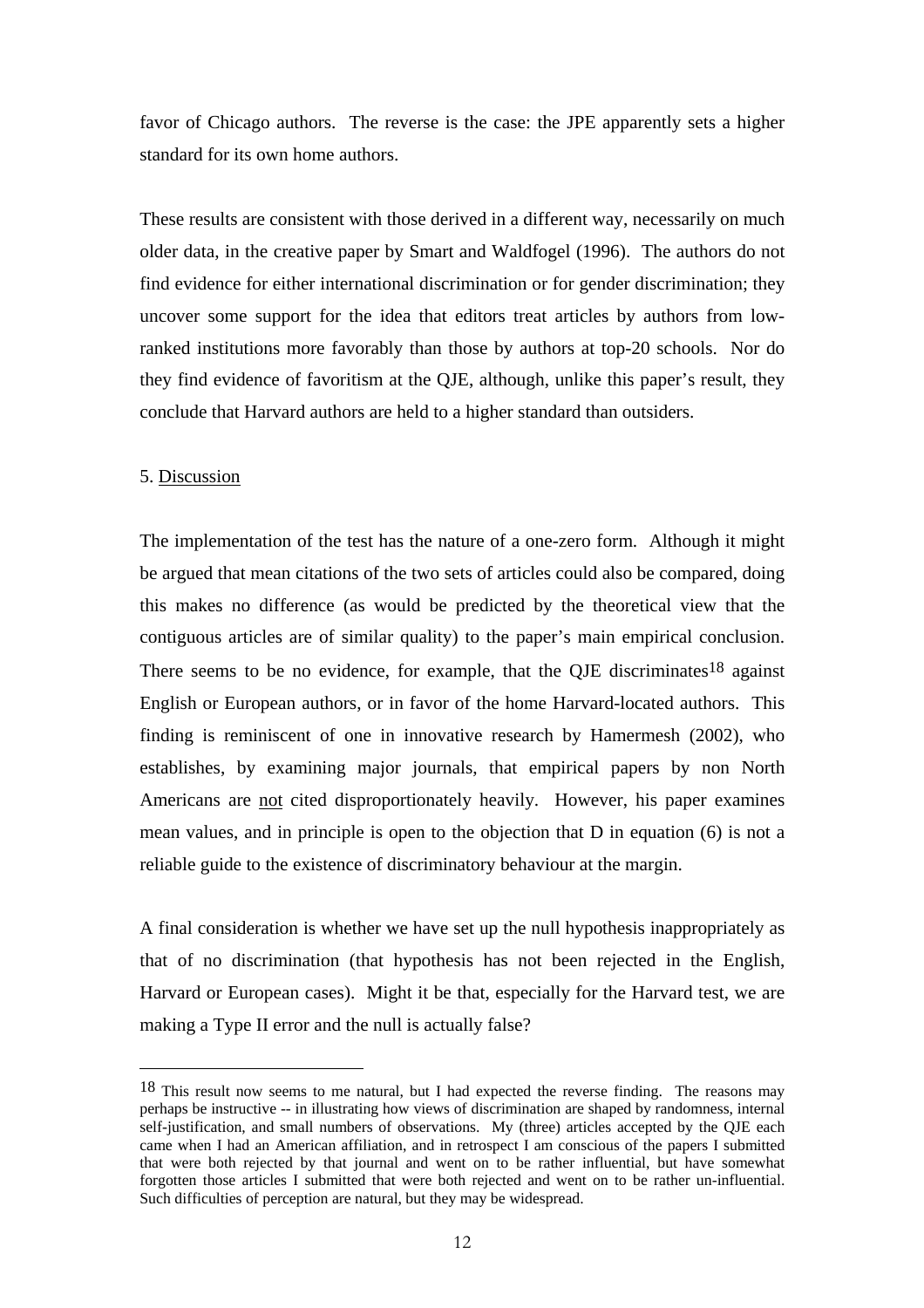To see why this is particularly unlikely in the English case, consider the possibility that the true model is that the ratio of outcomes should be 26 No to 12 Yes (in the answers in the data table). What we actually observe is 12 Yes and 26 No. To get a feel for the likelihood, imagine moving wrongly from 12:12 to 12:26. The probability of this is 0.5 to the power 14, which is approximately 0.0001. It is only when we approach a true model where the degree of journal bias against foreigners is positive but very small, that we begin to reach a point where the English data would find it difficult to reject this alternative null of bias. In the Harvard example, of course, it is not possible to reject the null of mild favoritism. But it is not clear why that is the appropriate null. In the Chicago case, there is a form of negative favoritism.

Another, and arguably rather natural, way to think about the QJE data is as each of the three approaches being a single test that should be pooled. Then, the three applications of the paper, when combined into one, produce the overall finding: *the combined data set of 302 QJE observations reveals, where randomness would predict a division of all our pairs of 75.5:75.5, an observed split of 72:79*. This is almost an even division in the data (and in fact tilts in the wrong direction to be consistent with bias), and thus why the chi-squared tests fail and why there is no evidence of bias. The Yes and No of the Harvard test are reversed in meaning from the Yes and No of the other two for England and Europe. The asymmetry is because we are then testing for Harvard favoritism and for international bias (so one is a form of discrimination pro-something, and the other is a form of discrimination anti-something).

#### 6. Conclusion

This paper proposes a way to test for bias in scientific peer-review. The test can be applied in any setting where hierarchically-ordered choices are made; it works by examining the lifetime citations to pairs of contiguous journal articles<sup>19</sup>. It is able to avoid the fallacy -- one often seen in the popular press and sometimes in the large

<span id="page-14-0"></span><sup>&</sup>lt;sup>19</sup> Like Smart and Waldfogel (1996), which is a precursor to this paper, the test is one for the existence of discriminatory behaviour by journals. It is not a test of discrimination by a whole society (there then being no objective scientific criterion such as lifetime citations), even though such a test would be interesting if it could be constructed.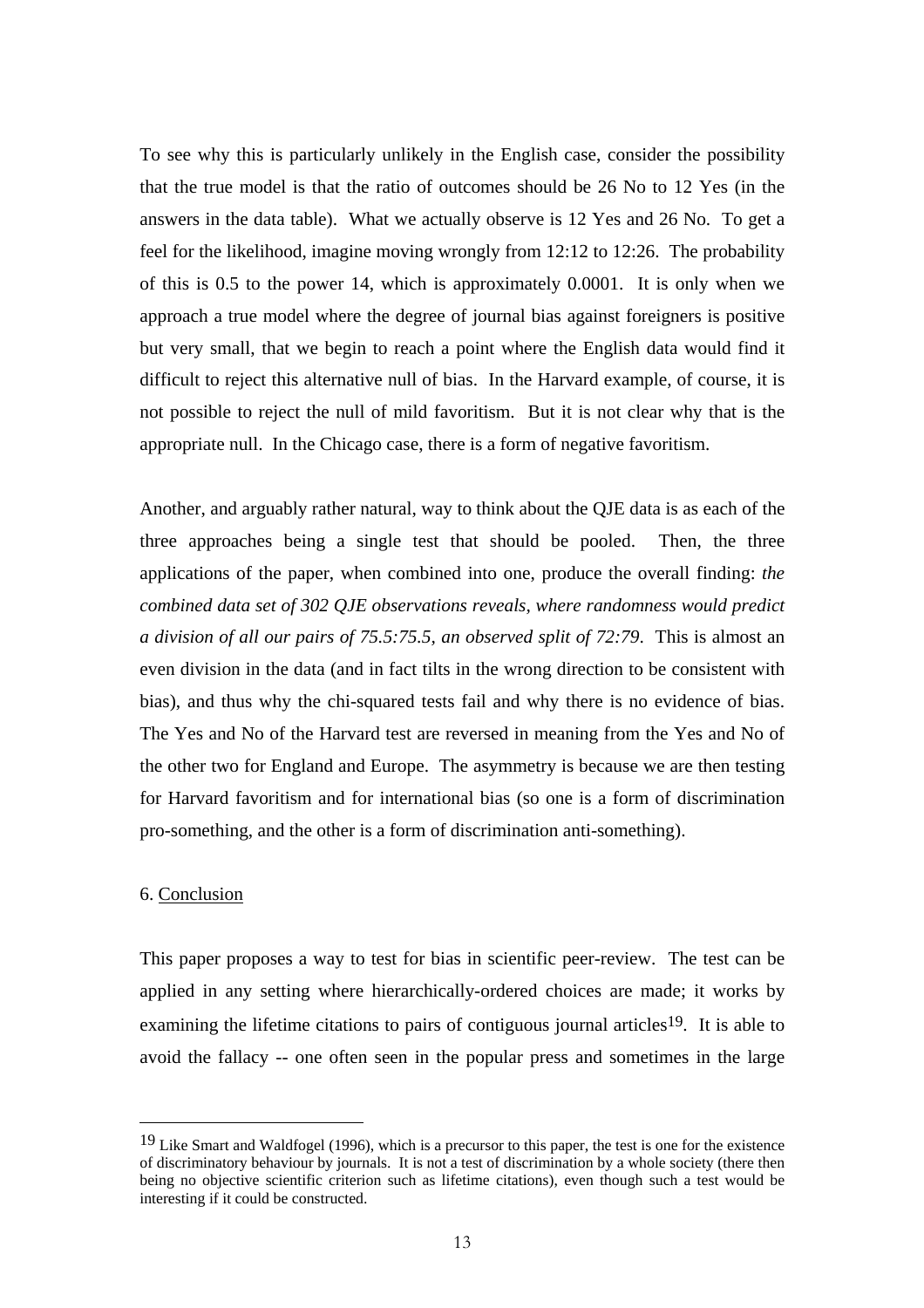discrimination research literature -- that to measure discrimination it is sufficient to examine averages within two populations.[20](#page-15-0) 

The paper's method draws on information from the chosen ordering of articles in a journal issue, and uses that to draw inferences about editors' unmeasured beliefs about quality. Although the main contribution of the paper is methodological, the procedure is implemented, as an illustration, to test for two kinds of discrimination in data on 510 articles from 1970-2002 on two leading journals of economics, the Quarterly Journal of Economics and the Journal of Political Economy. Virtually no evidence for discrimination by the QJE is found. Put more precisely, no evidence is uncovered for international bias against authors from English or European universities. A tiny amount of evidence consistent with pro-Harvard bias is found. But this is not a statistically significant effect on a chi-squared test. If the three QJE sub-tests within the paper are thought of as being elements of a single one, the combined 302 observations produce an observed division for the 151 pairs of 72:79, which is almost identical to the 75.5:75.5 split that randomness would imply. This is why the chi-squared tests do not reject the null of no discrimination<sup>21</sup>.

For the JPE, the paper's adjacency test uncovers the reverse of what might have been expected. The data reveal that this Chicago journal acts in a way that discriminates against its own. For home authors, the bar is apparently set higher.

The paper's test can be applied to other forms of discrimination (such as on grounds of race or gender or style of research). In principle, it can be used by investigators

<span id="page-15-0"></span> $20$  To my knowledge, there have been only a few attempts to confront the difficulties caused in discrimination testing by this infra-marginal problem (Dickens and Kane 1999 being one).

<span id="page-15-1"></span><sup>21</sup> It is natural, then, to ask why many researchers believe that journals act in discriminatory ways. A possible explanation is that journals make frequent mistakes. Evidence for the randomness of journals is provided in Starbuck (2005) and Oswald (2007); that unreliability is visible in the variation, even within an issue, in the citations numbers to the QJE and JPE articles studied here. It seems that referees are bad at forecasting which papers will go on to be important. Hence we can all look back on papers incorrectly rejected by referees too 'biased' to recognize the iconoclastic nature of our contributions. For authors -- perhaps especially for young authors -- who try to make sense of their rejection letters, these mistakes by journals may be interpreted as something dark and calculatingly systematic, while the truth will often be the more mundane and embarrassingly human one of random error.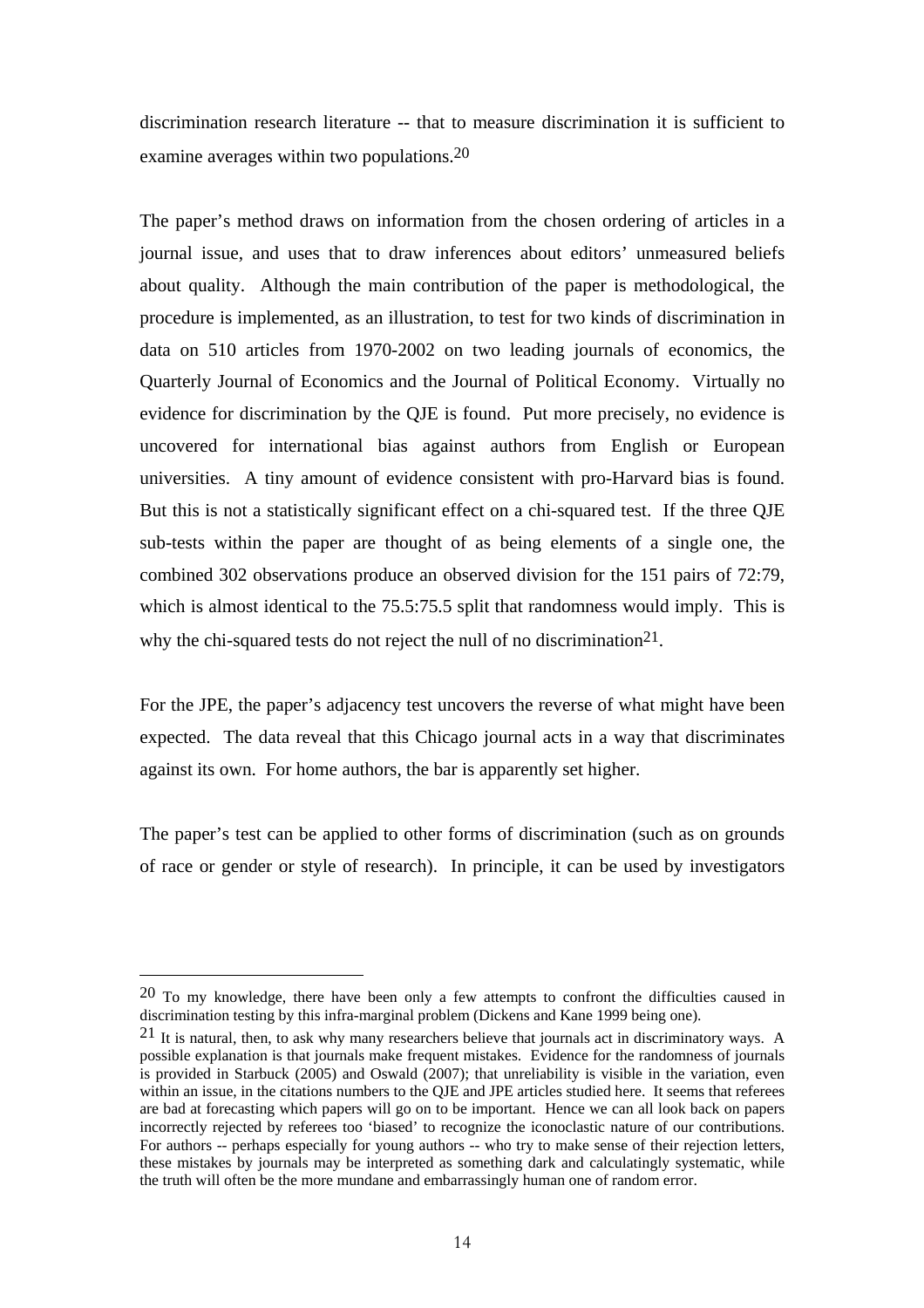with minimal<sup>22</sup> statistical knowledge. This form of adjacency test appears to have potential applications in a range of disciplines and academic settings.

<span id="page-16-0"></span> <sup>22</sup> It could be used, for example, by a humanities scholar who knows how to look up a chi-squared table.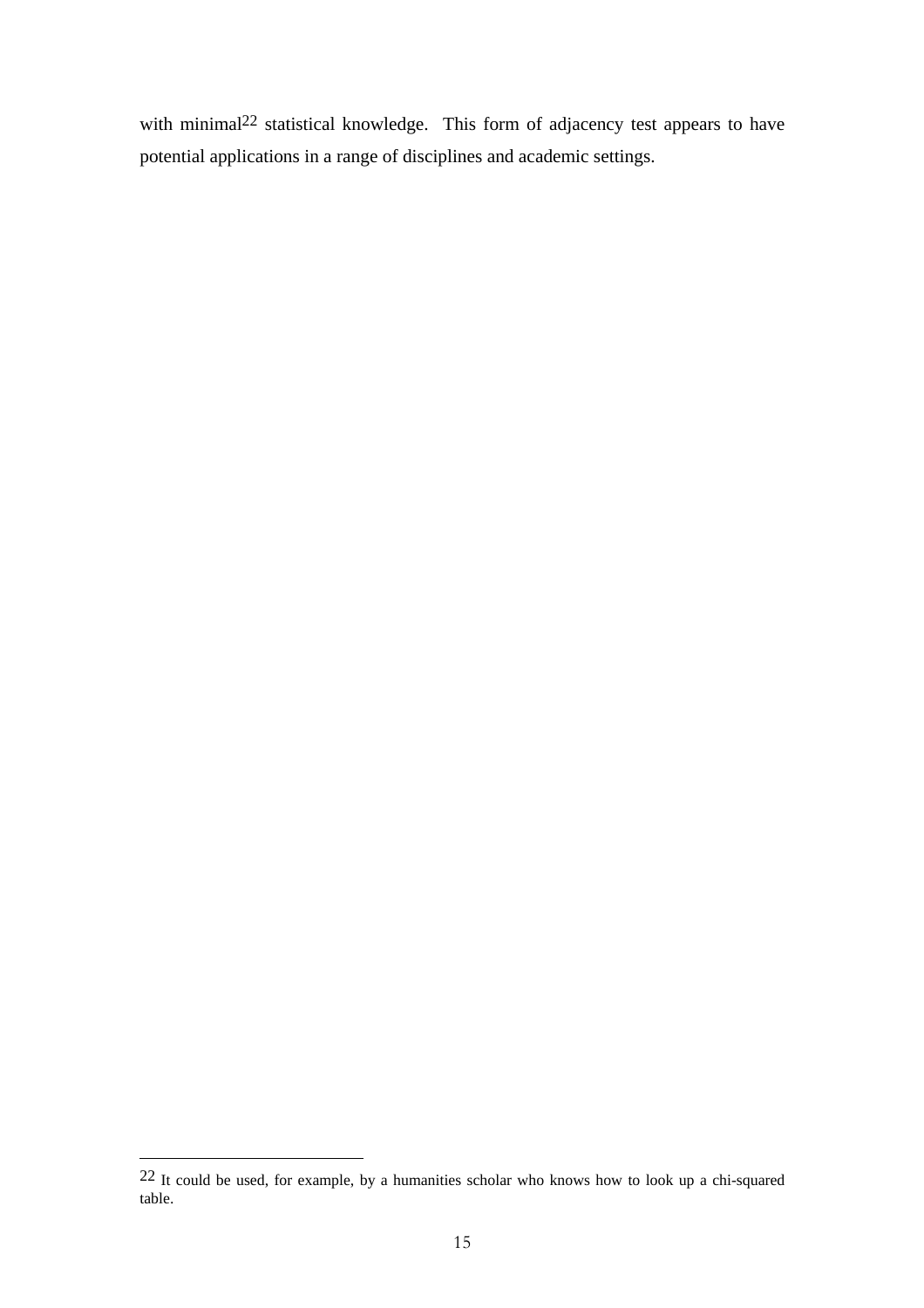#### References

- Anwar, Shamena. and Fang, Hanming. 2006. An alternative test of racial prejudice in motor vehicle searches: Theory and evidence. American Economic Review, 96, 128-151.
- Armstrong, J Scott. 1997. Peer review for journals: Evidence on quality control, fairness, and innovation. Science and Engineering Ethics, 3, 63-84.
- Blackburn, Jessica L. and Hakel, Milton D. 2006. An examination of sources of peerreview bias. Psychological Science, 17, 378-382.
- Bowen, William G. and Bok, Derek. 2000. The Shape of the River: Long-Term Consequences of Considering Race in College and University Admissions. Princeton University Press, Princeton.
- Budden, Amber E., Tregenza Tom, Aarssen, Lonnie W., Koricheva, Julia, Leimu Roosa, and Lortie, Christopher J. 2007. Double-blind review leads to increased representation of female authors. Trends in Ecology & Evolution, 23, 4-6.
- Cain, Glen C. 1986. The economic analysis of labor market discrimination: A survey. Handbook of Labor Economics, Elsevier, Amsterdam.
- Clark, Timothy C. and Wright, Michael. 2007. Reviewing journal rankings and revisiting peer reviews: Editorial perspectives. Journal of Management Studies, 44 (4), 612-621.
- Coupe, Tom, Ginsburgh, Victor, and Noury, Abdul. 2008. Are leading papers of better quality? Evidence from a natural experiment. Working paper. Kyiv School of Economics.
- Dickens, William T. and Kane, Thomas J. 1999. Racial test score differences as evidence of reverse discrimination: Less than meets the eye. Industrial Relations, 38 (3), 331-363.
- Einav, Liran and Yariv, Leeat. 2006. What's in a surname? The effects of surname initials on academic success. Journal of Economic Perspectives, 20 (1), 175- 188.
- Ellison, Glenn. 2007. Is peer review in decline? Working paper, MIT. July.
- Frey, Bruno S. 2003. Publishing as prostitution? Choosing between one's own ideas and academic success. Public Choice, 116, 205-223.
- Goldin, Claudia and Rouse, Cecilia. 2000. Orchestrating impartiality: The impact of "blind" auditions on female musicians. American Economic Review, 90 (4), 715-741.
- Goodall, Amanda H. 2006. Should research universities be led by top researchers, and are they? A citations analysis. Journal of Documentation, 62 (3), 388-411.
- Hamermesh, Daniel S. 2002. International labor economics Presidential address. Journal of Labor Economics, 20 (4), 709-732.
- Hamermesh, Daniel S., Johnson, George E. and Weisbrod, Burton A. 1982. Scholarship, citations and salaries: Economic rewards in economics. Southern Economic Journal, 49(2), 472-481.
- Hamermesh, Daniel S. and Schmidt, Peter. 2003. The determinants of Econometric Society fellows elections. Econometrica, 71, 399-407.
- Hudson, John. 2007. Be known by the company you keep: Citations quality or chance? Scientometrics 71(2), 231-238.
- Judge, Timothy A., Cable, Daniel M., Colbert Amy E., and Rynes, Sara L. 2007. What causes a management article to be cited? Article, author, or journal? Academy of Management Journal, 50, 491-506.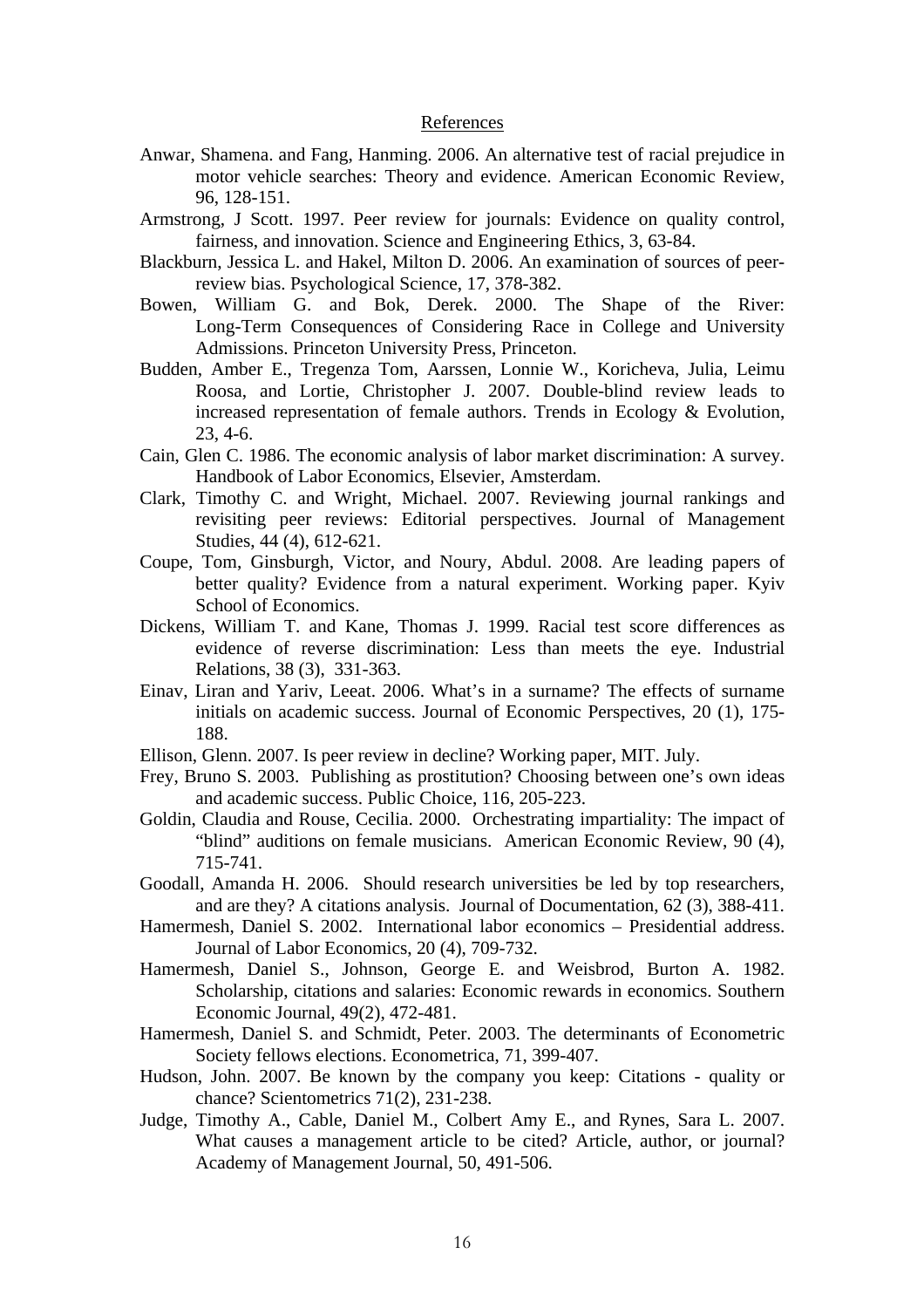- Laband, David N., Tollison, Robert D. and Karahan, Gokhan Ramazan. 2002. Quality control in economics. Kyklos, 55, 315-334.
- Link, Ann M. 1998. US and non-US submissions. Journal of the American Medical Association, 280(3), 246-247.
- Luwel, Marc. 1999. Is the science citation index US-biased? Scientometrics, 46(3), 549-562.
- Macdonald, Stuart and Kam, Jacqueline. 2007. Ring a ring o' roses: Quality journals and gamesmanship in management studies. Journal of Management Studies, 44, 640-655.
- Neary, J. Peter, Mirrlees, James A. and Tirole, Jean. 2003. Evaluating economics research in Europe: An introduction. Journal of the European Economic Assocation. 2003, 1, 1239-1249.
- Oppenheim, Charles 1995. The correlation between citation counts and the 1992 Research Assessment Exercise Ratings for British library and information science university departments. Journal of Documentation, 51, 18-27.
- Oppenheim, Charles 2007. Using the h-index to rank influential British researchers in information science and librarianship. Journal of the American Society for Information Science and Technology, 58, 297-301.
- Oswald, Andrew J. 2007. An examination of the reliability of prestigious scholarly journals: Evidence and implications for decision-makers. Economica, 74, 21- 31.
- Smart, Scott and Waldfogel, Joel. 1996. A citation-based test for discrimination at economics and finance journals. Working paper, Indiana University, and NBER paper 5460. January.
- Starbuck, William H. 2005. How much better are the most prestigious journals? The statistics of academic publication. Organization Science, 16, 180-200.
- Tsang, Eric W. K. and Frey, Bruno S. 2006. The as-is journal review process: Let authors own their ideas. Working paper, University of Zurich.
- Van Praag, Mirjam. and Van Praag, Bernard M.S. 2008. The benefits of being economics professor A (and not Z). Economica, forthcoming.
- Wolfers, Justin. 2006. Diagnosing discrimination: Stock returns and CEO gender. Journal of the European Economic Association, 4, 531-541.
- Wu, Stephen. 2007. Recent publishing trends at the AER, JPE, and QJE. Applied Economics Letters, 14(1), 59-63.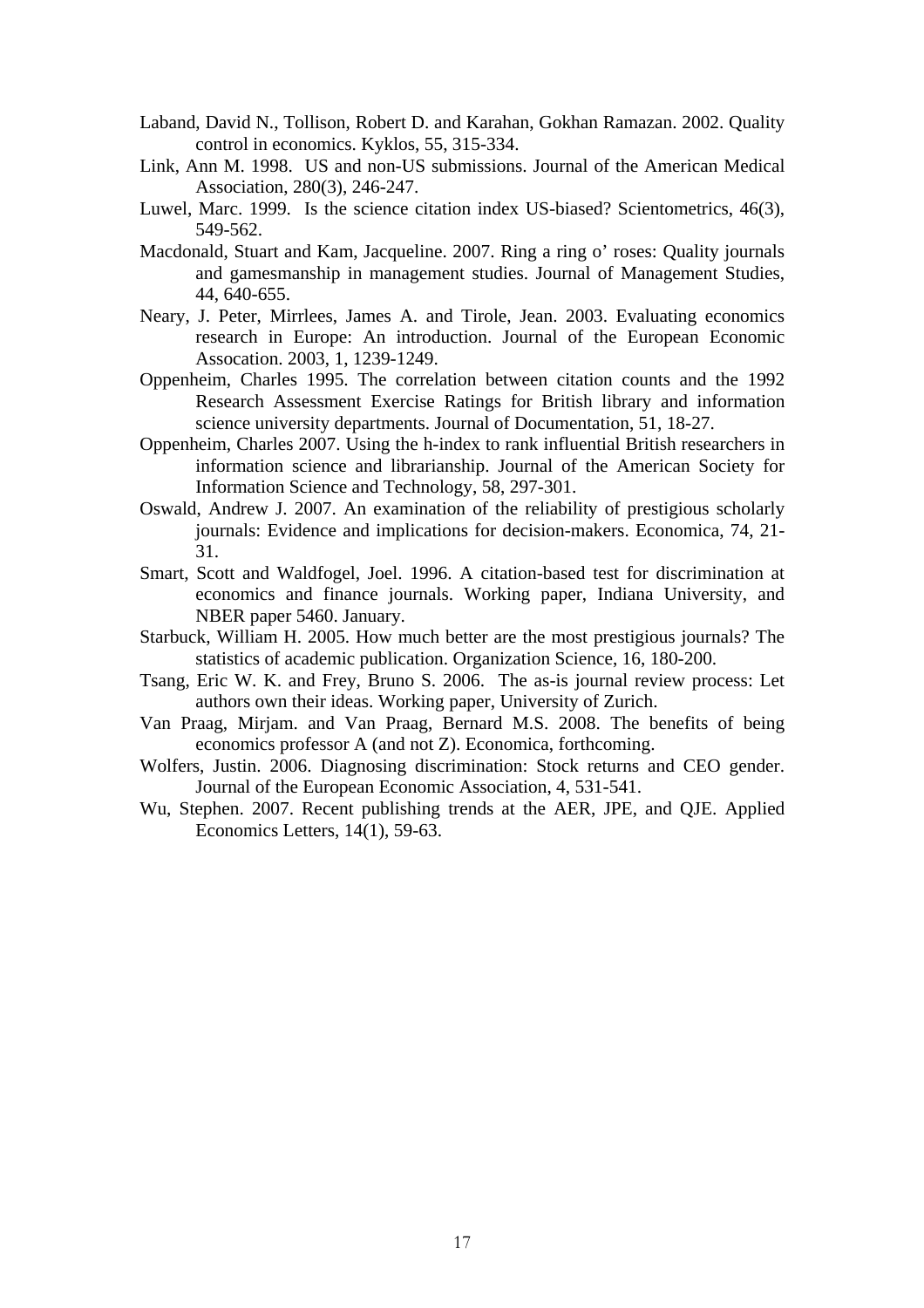#### APPENDIX

*The principal observations for the QJE England test (where Yes indicates discrimination)*

*TOTAL = 109 results; after exclusions = 38 results; total YES = 12; total NO=26* 

| Author(s)                                                          | Year | <b>Total</b><br><b>Cites</b> | #Cites of<br><b>BEFORE</b> | <b>Higher cites than</b><br>before (Y/N) |
|--------------------------------------------------------------------|------|------------------------------|----------------------------|------------------------------------------|
| <b>DEVLETOG.NE</b>                                                 | 1971 | 6                            | 3                          | <b>YES</b>                               |
| <b>ROBINSON S</b>                                                  | 1971 | 44                           | 8                          | <b>YES</b>                               |
| <b>ATKINSON AB</b>                                                 | 1973 | 21                           | 695                        | <b>NO</b>                                |
| <b>ROBINSON</b>                                                    | 1975 | 24                           | 74                         | <b>NO</b>                                |
| <b>RAUN</b>                                                        | 1975 | $\mathbf{1}$                 | $\mathbf{1}$               | <b>NO</b>                                |
| <b>EATWELL J</b>                                                   | 1975 | 8                            | 41                         | <b>NO</b>                                |
| <b>LECOMBER R</b>                                                  | 1977 | $\mathbf{1}$                 | 98                         | <b>NO</b>                                |
| <b>HART OD</b>                                                     | 1977 | 8                            | 1                          | <b>YES</b>                               |
| <b>PISSARIDES CA</b>                                               | 1978 | 18                           | 84                         | <b>NO</b>                                |
| <b>NGUYEN DT</b>                                                   | 1979 | 3                            | $\overline{4}$             | <b>NO</b>                                |
| <b>WATERSON M</b>                                                  | 1980 | 15                           | 169                        | <b>NO</b>                                |
| <b>AKERLOF GA</b>                                                  | 1980 | 201                          | 59                         | <b>YES</b>                               |
| <b>LORIE HR</b>                                                    | 1980 | $\mathbf 0$                  | $\overline{4}$             | <b>NO</b>                                |
| <b>SEN A</b>                                                       | 1981 | 14                           | 53                         | <b>NO</b>                                |
| <b>HARTO</b>                                                       | 1982 | 169                          | 17                         | <b>YES</b>                               |
| <b>NORMAN G</b>                                                    | 1983 | 12                           | 52                         | <b>NO</b>                                |
| <b>VENABLES AJ</b>                                                 | 1983 | 3                            | 6                          | <b>NO</b>                                |
| <b>KEHOE TJ</b>                                                    | 1985 | 24                           | 0                          | <b>YES</b>                               |
| <b>GRUBBD</b>                                                      | 1986 | 2                            | 28                         | <b>NO</b>                                |
| <b>DEMEZA D, WEBB DC</b>                                           | 1987 | 97                           | $\overline{5}$             | <b>YES</b>                               |
| <b>KLEMPERER P</b>                                                 | 1987 | 170                          | 170                        | <b>NO</b>                                |
| <b>MEYER MA</b>                                                    | 1987 | 6                            | $12 \overline{ }$          | <b>NO</b>                                |
| <b>NAYLOR R</b>                                                    | 1989 | 33                           | 65                         | <b>NO</b>                                |
| LAYARD R, NICKELL S                                                | 1990 | 31                           | 20                         | <b>YES</b>                               |
| <b>FRANK J</b>                                                     | 1990 | $\mathbf{1}$                 | 6                          | <b>NO</b>                                |
| <b>PISSARIDES CA</b>                                               | 1992 | 55                           | $\overline{7}$             | <b>YES</b>                               |
| <b>TIMMERMANN AG</b>                                               | 1993 | 40                           | 44                         | <b>NO</b>                                |
| <b>ANDERLINI L, FELLI L</b>                                        | 1994 | 25                           | 50                         | <b>NO</b>                                |
| <b>MEYER MA</b>                                                    | 1994 | 9                            | 123                        | <b>NO</b>                                |
| <b>MANNING A</b>                                                   | 1995 | 18                           | 66                         | <b>NO</b>                                |
| <b>VANREENEN J</b>                                                 | 1996 | 30                           | 35                         | <b>NO</b>                                |
| <b>BURDETT K, COLES MG</b>                                         | 1997 | 61                           | 33                         | <b>YES</b>                               |
| <b>BATEMAN I, MUNRO A, RHODES B,</b><br><b>STARMER C, SUGDEN R</b> | 1997 | 61                           | 287                        | <b>NO</b>                                |
| DE MEZA D, LOCKWOOD B                                              | 1998 | 44                           | 29                         | <b>YES</b>                               |
| <b>BLUNDELL R, PRESTON I</b>                                       | 1998 | 42                           | 66                         | <b>NO</b>                                |
| <b>BESLEY T. BURGESS R</b>                                         | 2000 | 17                           | 49                         | <b>NO</b>                                |
| CAROLI E, VAN REENEN J                                             | 2001 | 44                           | 27                         | <b>YES</b>                               |
| <b>VIOLANTE GL</b>                                                 | 2002 | 19                           | 42                         | <b>NO</b>                                |

*The principal observations for the QJE Harvard test (where No indicates discrimination)*

*TOTAL = 208 results; after exclusions = 86 results; total YES = 38 ; total NO = 48* 

| Author(s)             | Year | <b>Total</b><br><b>Cites</b> | #Cites of<br><b>AFTER</b> | Higher cites than after<br>(Y/N) |
|-----------------------|------|------------------------------|---------------------------|----------------------------------|
| <b>ADAMS WJ</b>       | 1970 |                              | 38                        | <b>NO</b>                        |
| <b>SUNDARARAJAN V</b> | 1970 | 5                            | 26                        | <b>NO</b>                        |
| <b>STONE JM</b>       | 1971 |                              | 74                        | <b>NO</b>                        |
| <b>ARROW KJ</b>       | 1971 | 45                           | 26                        | <b>YES</b>                       |
| <b>PAPANEK GF</b>     | 1971 |                              | 19                        | <b>NO</b>                        |
| ROTHSCHI.M            | 1971 | 72                           | 17                        | <b>YES</b>                       |
| <b>CONNOLLY M</b>     | 1972 | 13                           | 84                        | <b>NO</b>                        |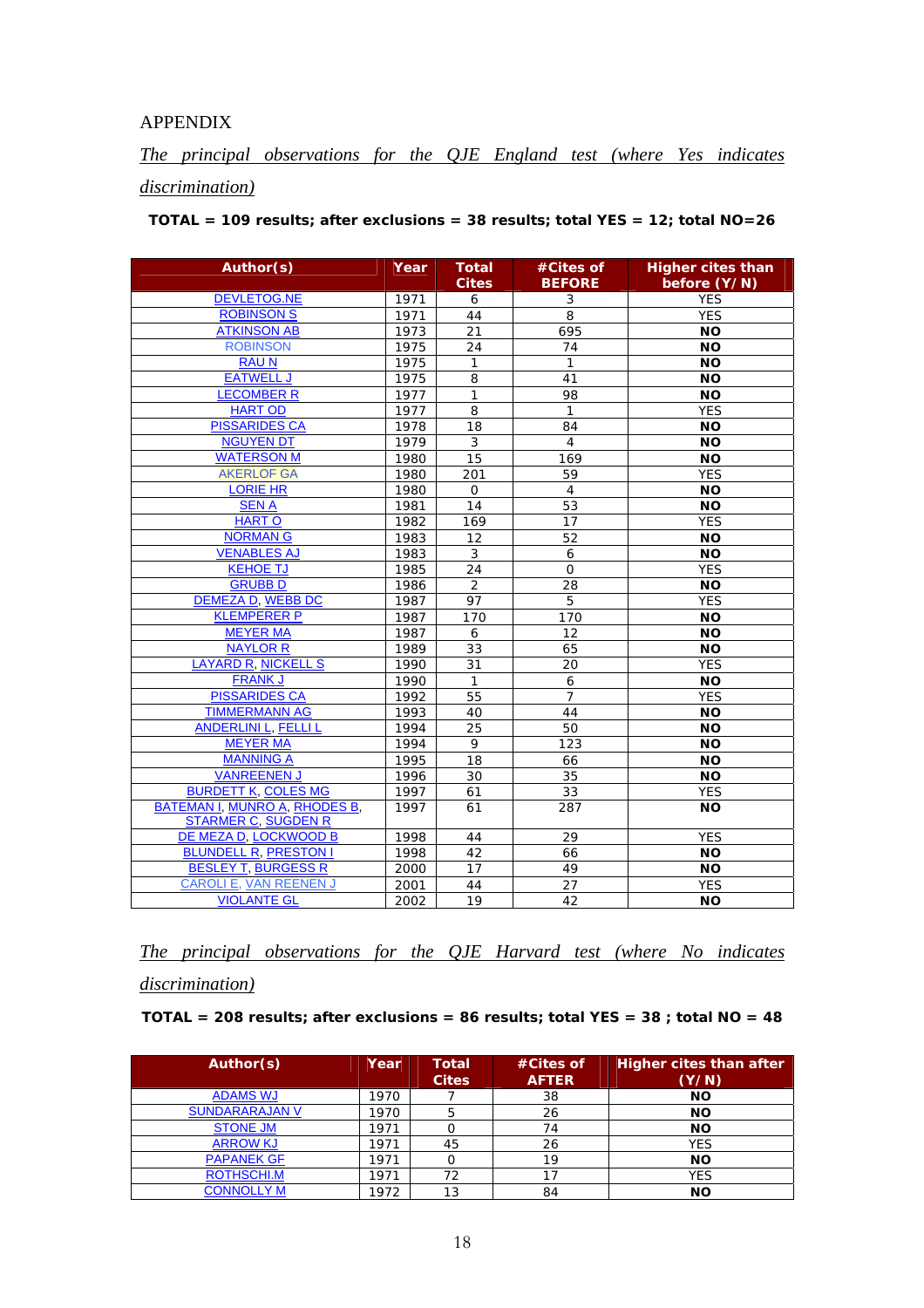| <b>QUIGLEY JM</b>                         | 1972 | 8              | 6                 | <b>YES</b> |
|-------------------------------------------|------|----------------|-------------------|------------|
| <b>SCHYDLOW.DM</b>                        | 1972 | 9              | 17                | <b>NO</b>  |
| <b>PIERSON G</b>                          | 1972 | 0              | 0                 | <b>NO</b>  |
| <b>REPETTOR</b>                           | 1972 | 0              | 0                 | <b>NO</b>  |
| <b>SMITHIES A</b>                         | 1972 | 0              | 0                 | <b>NO</b>  |
| <b>GINTIS H</b>                           | 1972 | 27             | 56                | <b>NO</b>  |
| <b>SELOWSKY M</b>                         | 1973 | 1              | 19                | <b>NO</b>  |
| <b>SPENCE M</b>                           | 1973 | 695            | 21                | <b>YES</b> |
| <b>JORGENSO.DW</b>                        | 1973 | $\overline{7}$ | 53                | <b>NO</b>  |
| <b>ROBERTS MJ</b>                         | 1973 | $\overline{2}$ | 6                 | ΝO         |
| <b>FELDSTEI.MS</b>                        | 1974 | 65             | O                 | <b>YES</b> |
| <b>MUSGRAVE RA</b>                        | 1974 | 20             | 26                | <b>NO</b>  |
| <b>COOTER R, HELPMAN E</b>                | 1974 | 21             | 6                 | <b>YES</b> |
| <b>WEINSTEIN MC, ZECKHAUSER RJ</b>        | 1975 | 68             | 110               | <b>NO</b>  |
| <b>SPENCE M</b>                           | 1976 | 16             | 143               | <b>NO</b>  |
| <b>LEVITT T</b>                           | 1976 | $\overline{2}$ | $\overline{4}$    | <b>NO</b>  |
| <b>SPENCE M</b>                           | 1976 | 17             | 140               | <b>NO</b>  |
| <b>CAVES RE. PORTER ME</b>                |      |                | $12 \overline{ }$ |            |
|                                           | 1977 | 356            |                   | <b>YES</b> |
| <b>BRINNER RE</b>                         | 1977 | $\overline{7}$ | 5                 | YES        |
| AUERBACH AJ, PELLECHIO AJ                 | 1978 | $\overline{7}$ | 55                | <b>NO</b>  |
| PRATT JW, WISE DA,<br><b>ZECKHAUSER R</b> | 1979 | 84             | 5                 | <b>YES</b> |
| <b>HARTMAN DG</b>                         |      |                |                   |            |
| <b>AUERBACH AJ</b>                        | 1979 | 5              | 24                | <b>NO</b>  |
|                                           | 1979 | 78             | 4                 | <b>YES</b> |
| <b>SHAVELL S</b>                          | 1979 | 124            | 147               | <b>NO</b>  |
| <b>AUERBACH AJ</b>                        | 1979 | 15             | 29                | <b>NO</b>  |
| <b>FELDSTEIN M, HARTMAN D</b>             | 1979 | 29             | 8                 | YES        |
| <b>WEINSTEIN MC, SHEPARD DS,</b>          | 1980 | 58             | 6                 | <b>YES</b> |
| <b>PLISKIN JS</b>                         |      |                |                   |            |
| <b>FRIEDMAN BM</b>                        | 1980 | 4              | 0                 | <b>YES</b> |
| <b>FREEMAN RB</b>                         | 1980 | 163            | 20                | <b>YES</b> |
| <b>SACHS J</b>                            | 1980 | 59             | 201               | <b>NO</b>  |
| <b>CLARK KB</b>                           | 1980 | 47             | 30                | <b>YES</b> |
| <b>LAZONICK W</b>                         | 1981 | 21             | 11                | YES        |
| LOONG LH, ZECKHAUSER R                    | 1982 | $\overline{2}$ | 14                | <b>NO</b>  |
| <b>BELL C, DEVARAJAN S</b>                | 1983 | $\overline{4}$ | 14                | <b>NO</b>  |
| <b>ABEL AB</b>                            | 1983 | 4              | 0                 | <b>YES</b> |
| <b>SHAVELL S</b>                          | 1984 | 47             | 16                | YES        |
| <b>GHEMAWAT P. SPENCE AM</b>              | 1985 | 40             | 15                | <b>YES</b> |
| <b>MANKIW NG</b>                          | 1986 | 38             | 70                | <b>NO</b>  |
| <b>RODRIK D</b>                           | 1987 | 21             | 228               | <b>NO</b>  |
| <b>GREEN J</b>                            | 1987 | 30             | 94                | <b>NO</b>  |
| <b>ESPINOSA MP, RHEE CY</b>               | 1989 | 29             | 55                | ΝO         |
| <b>STEIN JC</b>                           | 1989 | 145            | 270               | <b>NO</b>  |
| <u>WEIL P</u>                             | 1990 | 109            | 16                | YES        |
| FRIEDMAN BM, WARSHAWSKY MJ                | 1990 | 57             | 48                | <b>YES</b> |
| <b>BARRO RJ</b>                           | 1991 | 1136           | 237               | <b>YES</b> |
| DELONG JB, SUMMERS LH                     | 1991 | 237            | 159               | <b>YES</b> |
| <b>WEITZMAN ML</b>                        | 1992 | 148            | 895               | <b>NO</b>  |
| <b>WEITZMAN ML</b>                        | 1993 | 77             | 23                | YES        |
| <b>SUMMERS L, GRUBER J,</b>               | 1993 | 32             | 47                | <b>NO</b>  |
| <b>VERGARA R</b>                          |      |                |                   |            |
| <b>LEAHY JV</b>                           | 1993 | 44             | 40                | <b>YES</b> |
| <b>MADRIAN BC</b>                         | 1994 | 60             | 24                | YES        |
| <b>HINES JR, RICE EM</b>                  | 1994 | 63             | 85                | <b>NO</b>  |
| <b>BEBCHUK LA</b>                         | 1994 | 33             | 191               | <b>NO</b>  |
| <b>ELLISON G, FUDENBERG D</b>             | 1995 | 76             | O                 | <b>YES</b> |
| <b>ADES AF, GLAESER EL</b>                | 1995 | 60             | 10                | <b>YES</b> |
| <b>FELDSTEIN M</b>                        | 1995 | 5              | 178               | <b>NO</b>  |
| <b>ISLAMN</b>                             | 1995 | 286            | O                 | <b>YES</b> |
| <b>LEVITT SD</b>                          | 1996 | 86             | 83                | <b>YES</b> |
| <b>KANE TJ, STAIGER D</b>                 | 1996 | 31             | 155               | <b>NO</b>  |
| <b>BORJAS GJ, HILTON L</b>                | 1996 | 53             | 81                | <b>NO</b>  |
| <b>HOXBY CM</b>                           | 1996 | 45             | 76                | <b>NO</b>  |
| <b>LAIBSON D</b>                          | 1997 | 287            | 61                | <b>YES</b> |
| <b>CUTLER DM, GLAESER EL</b>              | 1997 | 123            | 17                | <b>YES</b> |
| <b>LOPEZDESILANES F</b>                   | 1997 | 28             | 109               | <b>NO</b>  |
| <b>WEITZMAN ML</b>                        | 1998 | 29             | 44                | <b>NO</b>  |
|                                           |      |                |                   |            |
| <b>CUTLER DM, REBER SJ</b>                | 1998 | 66             | 31                | <b>YES</b> |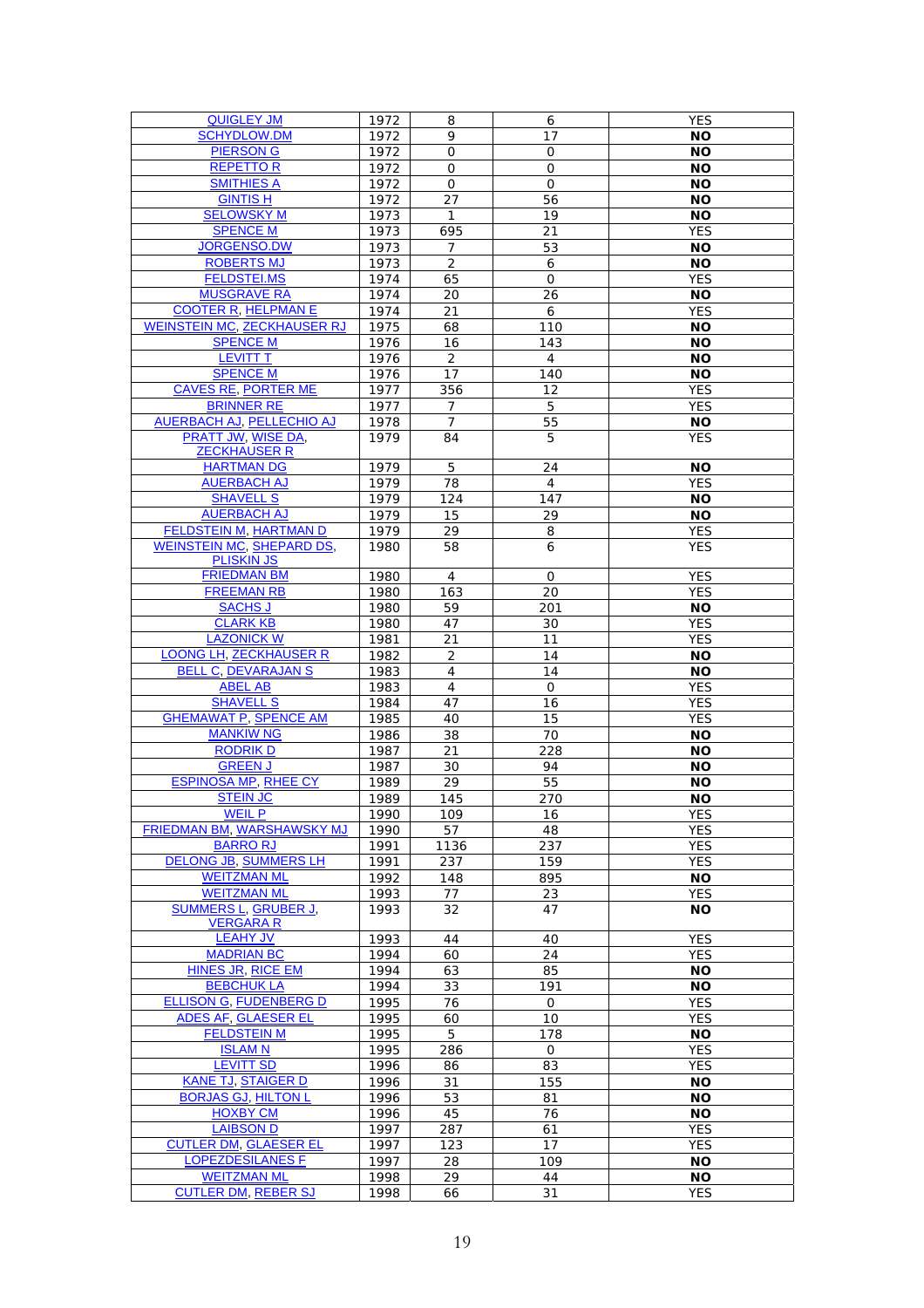| <b>GOLDIN C, KATZ LF</b>       | 1998 | 107 | 41  | <b>YES</b> |
|--------------------------------|------|-----|-----|------------|
| <b>FOOTE CL</b>                | 1998 | 21  | 27  | <b>NO</b>  |
| <b>CAMPBELL JY, VICEIRA LM</b> | 1999 | 62  | 117 | <b>NO</b>  |
| <b>BARRORJ</b>                 | 1999 | 22  | 95  | <b>NO</b>  |
| LA PORTA R, LOPEZ-DE-SILANES F | 1999 | 40  | 131 | <b>NO</b>  |
| <b>WEITZMAN ML</b>             | 2000 | 12  | 23  | <b>NO</b>  |
| ALESINA A, LA FERRARA E        | 2000 | 95  | 35  | <b>YES</b> |
| <b>HOXBY CM</b>                | 2000 | 51  | 19  | <b>YES</b> |
| <b>LAIBSON D</b>               | 2001 | 29  | 39  | <b>NO</b>  |
| <b>HOXBY CM</b>                | 2001 | 18  | 56  | <b>NO</b>  |
| ALESINA A, BARRO RJ            | 2002 | 28  | 72  | <b>NO</b>  |
| <b>FRANKEL J, ROSE A</b>       | 2002 | 72  | 4   | <b>YES</b> |
| <b>SAEZE</b>                   | 2002 | 28  | 3   | <b>YES</b> |

*The principal observations for the QJE European test (where Yes indicates discrimination)*

#### **[France+Spain+Italy+Germany+Switzerland+Belgium+Sweden+Holland]**

*TOTAL = 82 results; after exclusions = 27 results; total YES = 12 ; total NO =15* 

| Author(s)                                                  | Year | <b>Total</b><br><b>Cites</b> | #Cites of<br><b>BEFORE</b> | <b>Higher cites than</b><br>before (Y/N) |
|------------------------------------------------------------|------|------------------------------|----------------------------|------------------------------------------|
| <b>AUBAREDA J</b>                                          | 1979 | 1                            | 17                         | <b>NO</b>                                |
| <b>SCHNEIDER F. POMMEREHNE WW</b>                          | 1981 | 38                           | 56                         | <b>NO</b>                                |
| <b>BEATOP</b>                                              | 1982 | 8                            | 11                         | <b>NO</b>                                |
| <b>FITZROY FR, KRAFT K</b>                                 | 1987 | 41                           | 26                         | <b>YES</b>                               |
| <b>PAGANOM</b>                                             | 1989 | 61                           | 11                         | <b>YES</b>                               |
| <b>BARBOLLA R. CORCHON LC</b>                              | 1989 | $\overline{2}$               | 70                         | <b>NO</b>                                |
| <b>DEWATRIPONT M</b>                                       | 1989 | 55                           | 29                         | <b>YES</b>                               |
| <b>JAPPELLIT</b>                                           | 1990 | 88                           | 63                         | <b>YES</b>                               |
| <b>FORGES F</b>                                            | 1990 | 17                           | 42                         | <b>NO</b>                                |
| <b>DASPREMONT C. FERREIRA RD.</b><br><b>GERARDVARET LA</b> | 1990 | 6                            | 31                         | <b>NO</b>                                |
| <b>DELBONO F, DENICOLO V</b>                               | 1991 | $\overline{7}$               | 15                         | <b>NO</b>                                |
| <b>SAINTPAUL G</b>                                         | 1992 | 44                           | 19                         | <b>YES</b>                               |
| <b>WALDMANN RJ</b>                                         | 1992 | 60                           | 70                         | <b>NO</b>                                |
| <b>KIRMAN A</b>                                            | 1993 | 91                           | 53                         | <b>YES</b>                               |
| <b>BERGLOF E, VONTHADDEN EL</b>                            | 1994 | 50                           | 89                         | <b>NO</b>                                |
| <b>TILMAN EHRBECK, ROBERT</b><br><b>WALDMANN</b>           | 1996 | 45                           | 42                         | <b>YES</b>                               |
| NONNEMAN W, VANHOUDT P                                     | 1996 | 35                           | 46                         | <b>NO</b>                                |
| <b>ELLINGSENT</b>                                          | 1997 | 17                           | 109                        | <b>NO</b>                                |
| <b>GNEEZY U. POTTERS J</b>                                 | 1997 | 35                           | 19                         | <b>YES</b>                               |
| <b>BOLTON P. ROLAND G</b>                                  | 1997 | 83                           | 109                        | <b>NO</b>                                |
| <b>PAGANO M, ROELL A</b>                                   | 1998 | 42                           | 14                         | <b>YES</b>                               |
| <b>GUISO L, PARIGI G</b>                                   | 1999 | 39                           | 14                         | <b>YES</b>                               |
| FEHR E. SCHMIDT KM                                         | 1999 | 509                          | 35                         | <b>YES</b>                               |
| THESMAR D. THOENIG M                                       | 2000 | 11                           | 72                         | <b>NO</b>                                |
| <b>GUESNERIE R</b>                                         | 2001 | $\mathbf{1}$                 | 60                         | <b>NO</b>                                |
| MILESI-FERRETTI GM, PEROTTI R.<br><b>ROSTAGNO M</b>        | 2002 | 39                           | 8                          | <b>YES</b>                               |
| ANDERSON S. BALAND JM                                      | 2002 | 10 <sup>°</sup>              | 13                         | <b>NO</b>                                |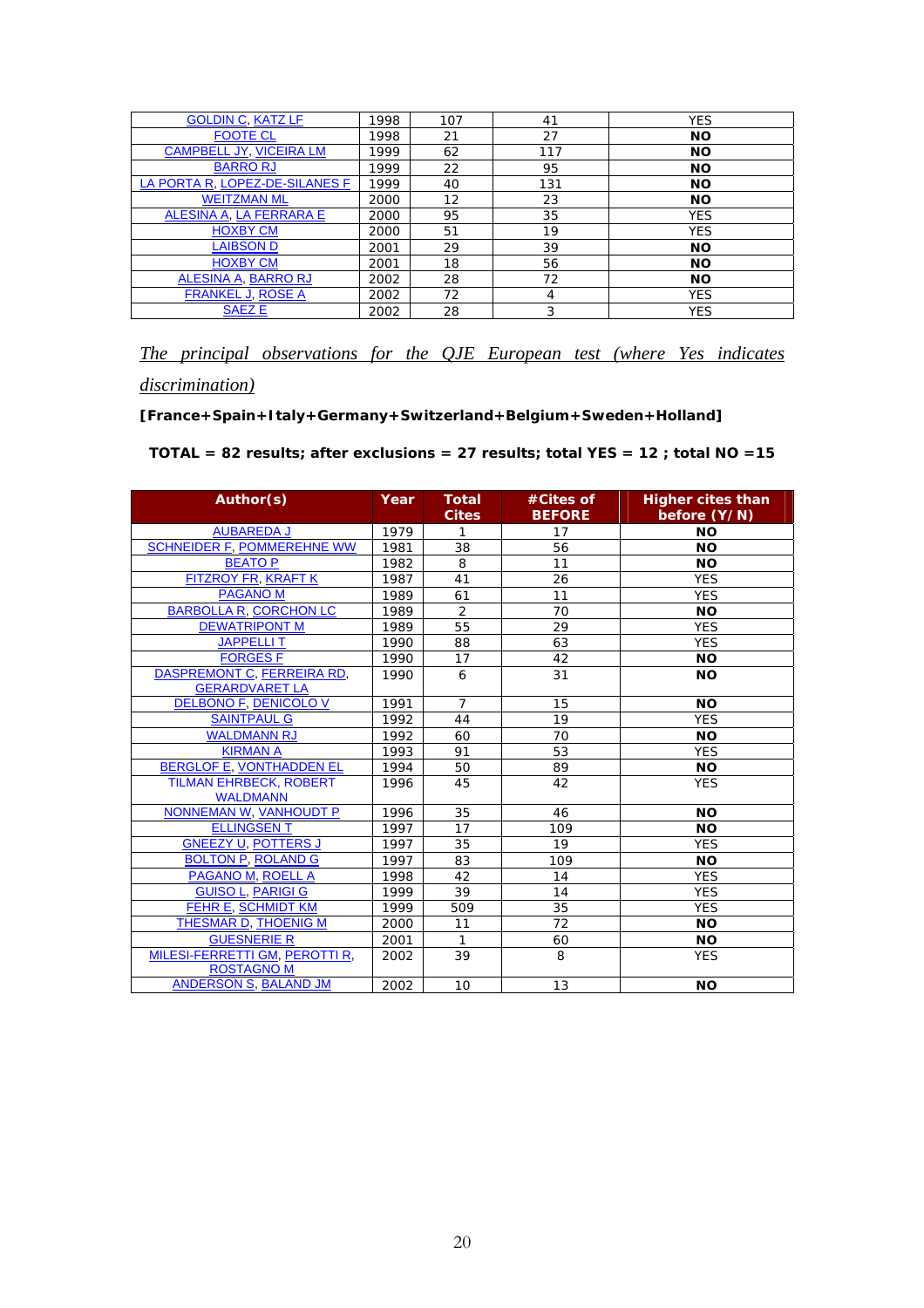*The principal observations for the Journal of Political Economy test on Chicago authors (where No indicates discrimination)* 

|                            | Year | <b>Total</b><br><b>Cites</b> | #Cites<br>οf<br><b>AFTER</b> | <b>Higher cites than after</b><br>(Y/N) |
|----------------------------|------|------------------------------|------------------------------|-----------------------------------------|
| Author(s)                  |      |                              |                              |                                         |
| LAFFER AB                  | 1970 | 10                           | $\mathbf{1}$                 | Υ                                       |
| PASHIGIAN BP               | 1970 | 9                            | 0                            | Υ                                       |
| STIGLER GJ                 | 1970 | 274                          | 5                            | Υ                                       |
| <b>FAMA EF</b>             | 1971 | 49                           | 25                           | Υ                                       |
| <b>KESSEL R</b>            | 1971 | 72                           | 12                           | Υ                                       |
| FRIEDMAN M                 | 1971 | 94                           | 1                            | Υ                                       |
| SEITZ WD                   | 1971 | 18                           | 8                            | Υ                                       |
| <b>NERLOVE M</b>           | 1972 | 15                           | 110                          | N                                       |
| STIGLER GJ                 | 1973 | $\overline{2}$               | 13                           | N                                       |
| EHRLICH I                  | 1973 | 492                          | 74                           | Υ                                       |
| FAMA EF,<br>MACBETH JD     | 1973 | 823                          | 2888                         | N                                       |
| FISCHER S,<br>COOPER JP    | 1973 | 17                           | 94                           | N                                       |
| <b>SCHULTZ TW</b>          | 1974 | $\mathbf{Z}$                 | 140                          | N                                       |
| <b>BECKER GS</b>           | 1974 | 140                          | 5                            | Υ                                       |
| <b>BENHAM L</b>            | 1974 | 20                           | ${\bf 5}$                    | Υ                                       |
| <b>BARRORJ</b>             | 1974 | 1,165                        | 155                          | Υ                                       |
| <b>LEWIS HG</b>            | 1974 | 46                           | 11                           | Υ                                       |
| STIGLER GJ,<br>FRIEDLAND C | 1975 | 53                           | 108                          | N                                       |
| POSNER RA                  | 1975 | 370                          | $\pmb{0}$                    | Υ                                       |

*Total = 326 results; after exclusions = 104; total YES = 72; total NO = 32.*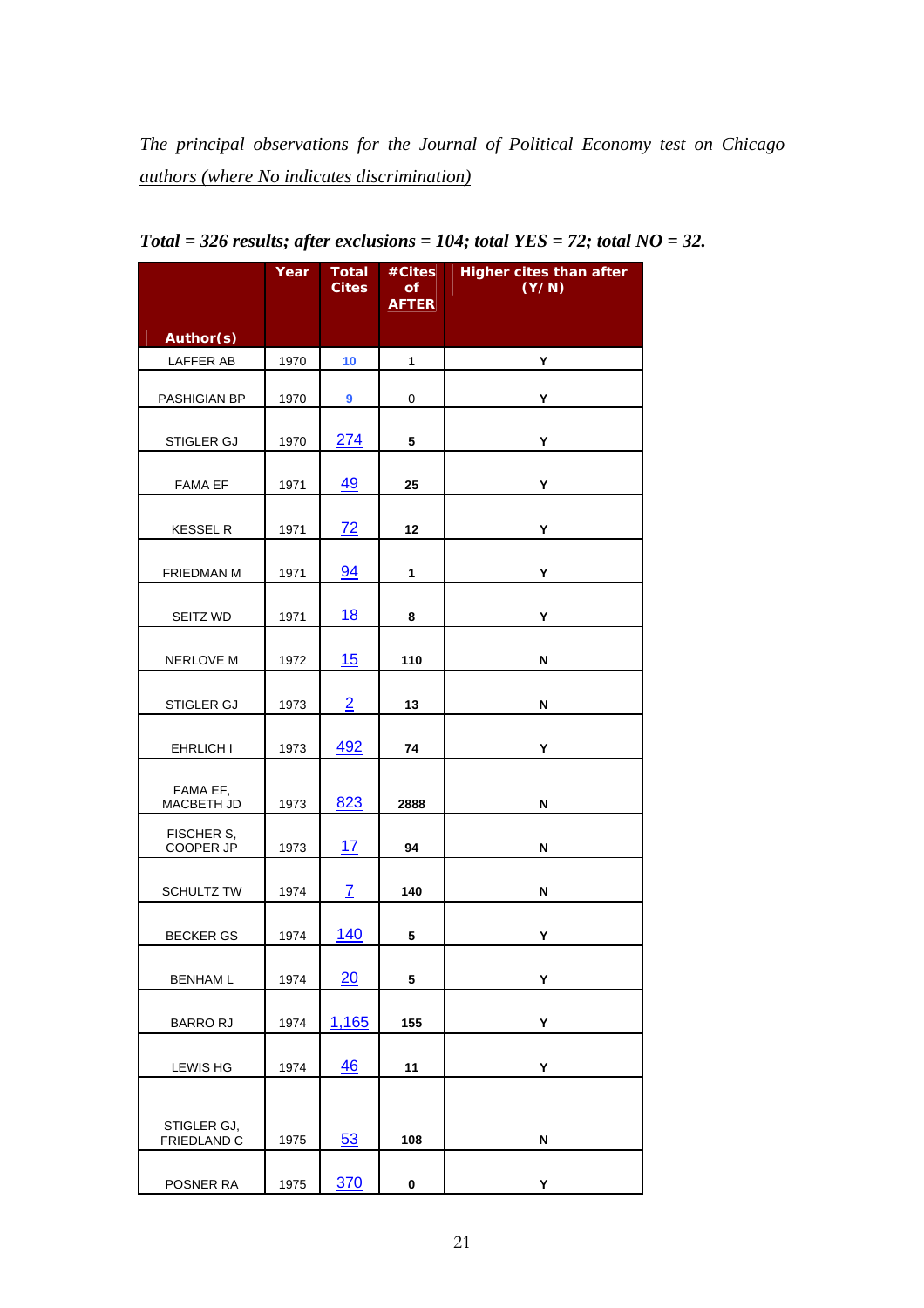| LUCAS RE                       | 1975 | 353             | 44           | Υ |
|--------------------------------|------|-----------------|--------------|---|
|                                |      |                 |              |   |
| <b>JOHNSON HG</b>              | 1976 | 12              | $\mathbf{2}$ | Υ |
| <b>HECKMAN JJ</b>              | 1976 | <u>152</u>      | 51           | Υ |
|                                |      |                 |              |   |
| BECKER GS,                     |      |                 |              |   |
| <b>TOMES N</b>                 | 1976 | <b>153</b>      | 19           | Y |
|                                |      |                 |              |   |
| STIGLER GJ                     | 1976 | 15              | 56           | N |
|                                |      | 21              | 72           | N |
| PASHIGIAN BP                   | 1976 |                 |              |   |
| TOLLEY GS,<br><b>WILMAN JD</b> | 1977 | 24              | 62           | N |
|                                |      |                 |              |   |
| REID JD                        | 1977 | 31              | 18           | Υ |
| LAZEAR E                       | 1977 | 23              | 19           | Υ |
|                                |      |                 |              |   |
| EHRLICH I                      | 1977 | <u>77</u>       | 22           | Υ |
| TELSER LG,                     |      |                 |              |   |
| <b>HIGINBOTHAM HN</b>          | 1977 | 65              | 23           | Y |
| HARBERGER AC                   | 1978 | 59              | 17           | Υ |
|                                | 1978 |                 |              |   |
|                                | 1978 |                 |              |   |
| DRAZEN A                       |      | $\overline{72}$ | 13           | Υ |
| <b>LINNEMAN P</b>              | 1978 | 12              | 4            | Y |
|                                |      |                 |              |   |
| MUSSA M                        | 1978 | 65              | 19           | Υ |
| <b>MISHKIN FS</b>              | 1979 | 12              | 3            | Υ |
|                                |      |                 |              |   |
| KIEFER NM                      | 1979 | <u> 12</u>      | 43           | N |
| <b>CARLTON DW</b>              | 1979 | 41              | 12           | Υ |
|                                |      |                 |              |   |
| LAZEAR EP                      | 1979 | 430             | 23           | Υ |
| <b>FAMA EF</b>                 | 1980 | 1,119           | 35           | Υ |
|                                |      |                 |              |   |
| <b>LANDES EM</b>               | 1980 | 16              | 73           | N |
| REDER MW,                      |      |                 |              |   |
| NEUMANN GR                     | 1980 | 88              | 7            | Y |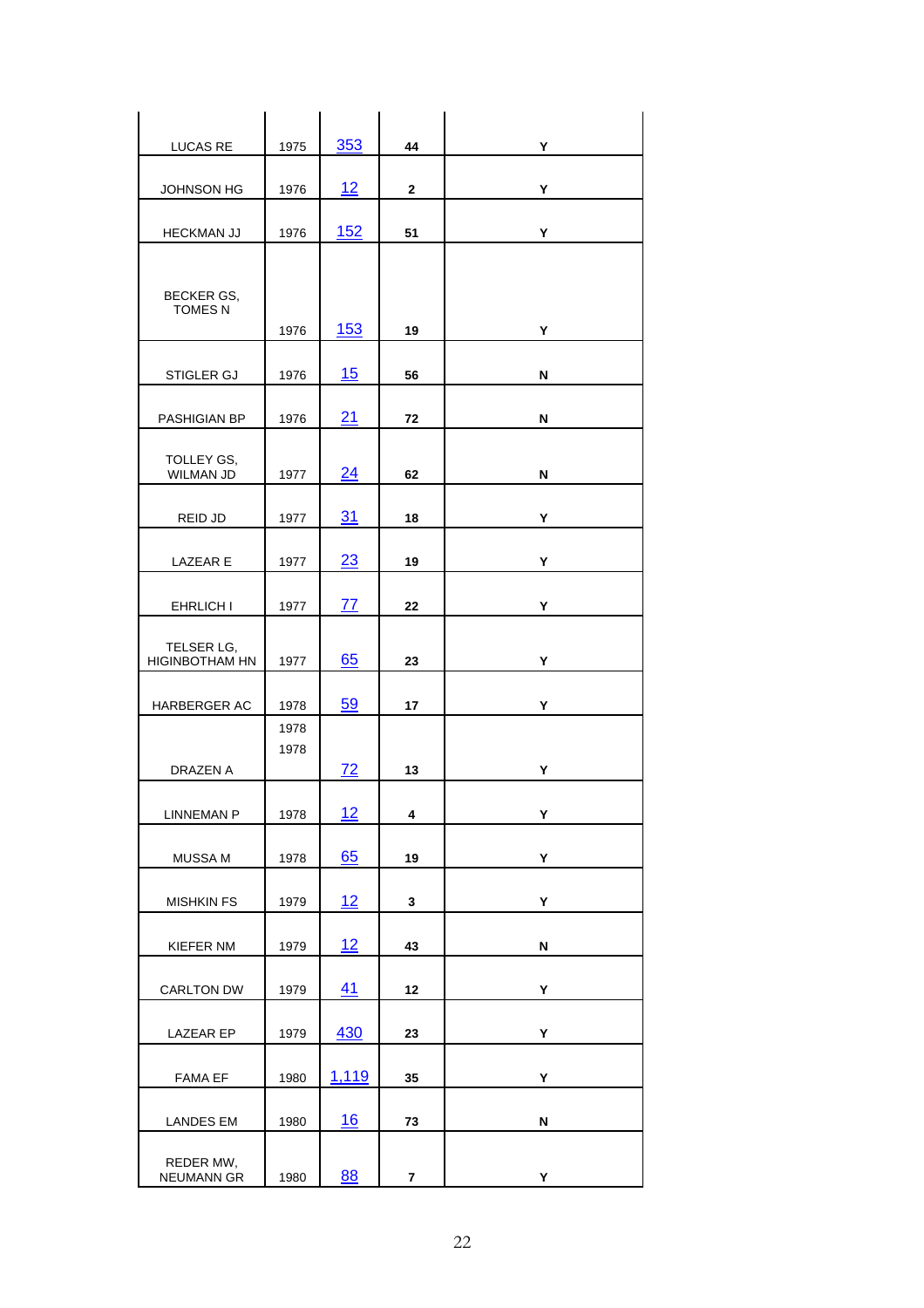| <b>GREGORY N</b>                  | 1980 | 11             | 6                       | Y |
|-----------------------------------|------|----------------|-------------------------|---|
|                                   |      |                |                         |   |
| <b>LANDSBURG SE</b>               | 1981 | 21             | 89                      | N |
| FRENKEL JA                        | 1981 | 214            | 254                     | N |
|                                   |      |                |                         |   |
| <b>MISHKIN FS</b>                 | 1982 | 184            | 86                      | Υ |
|                                   |      |                |                         |   |
| <b>MUSSA M</b>                    | 1982 | <u> 116</u>    | 21                      | Υ |
|                                   |      |                |                         |   |
| SINDELAR JL                       | 1982 | 41             | 13                      | Υ |
|                                   |      |                |                         |   |
| MILLER MH,<br><b>SCHOLES MS</b>   | 1982 | 104            | 16                      | Υ |
|                                   |      |                |                         |   |
|                                   |      |                |                         |   |
| KORMENDI RC,<br><b>MEGUIRE PG</b> | 1984 | 42             | 29                      | Υ |
|                                   |      |                |                         |   |
| JARRELL G,<br>PELTZMAN S          | 1985 | 91             | 11                      | Υ |
|                                   |      |                |                         |   |
| LAHAYE L                          | 1985 | 11             | 54                      | N |
|                                   |      |                |                         |   |
| LIEBOWITZ SJ                      | 1985 | 59             | 21                      | Υ |
|                                   |      |                |                         |   |
|                                   |      |                |                         |   |
| ZARNOWITZ V,<br><b>LAMBROS LA</b> | 1987 | 78             | 4                       | Y |
|                                   |      |                |                         |   |
| FRIEDMAN D                        | 1987 | 10             | 0                       | Υ |
|                                   |      |                |                         |   |
| HARTZMARK ML                      | 1987 | 20             | 33                      | N |
| FAMA EF,                          |      | <u>416</u>     |                         |   |
| <b>FRENCH KR</b>                  | 1988 |                | $\overline{\mathbf{r}}$ | Υ |
| PASHIGIAN BP                      | 1988 | $\overline{3}$ | 20                      | N |
|                                   |      |                |                         |   |
| <b>STOKEY NL</b>                  | 1988 | 102            | 73                      | Υ |
| TOPEL R, ROSEN                    |      |                |                         |   |
| S                                 | 1988 | <u>73</u>      | 3                       | Υ |
|                                   |      |                |                         |   |
| <b>WERNERFELT B</b>               | 1988 | $\overline{3}$ | 41                      | N |
|                                   |      |                |                         |   |
| SHLEIFER A,<br><b>VISHNY RW</b>   | 1988 | 9              | 57                      | N |
|                                   |      |                |                         |   |
| LAZEAR EP                         | 1989 | <u>166</u>     | 87                      | Υ |
|                                   |      |                |                         |   |
| DIAMOND DW                        | 1989 | <u>145</u>     | 35                      | Υ |
| BULOW J,                          | 1989 | 84             | 11                      | Υ |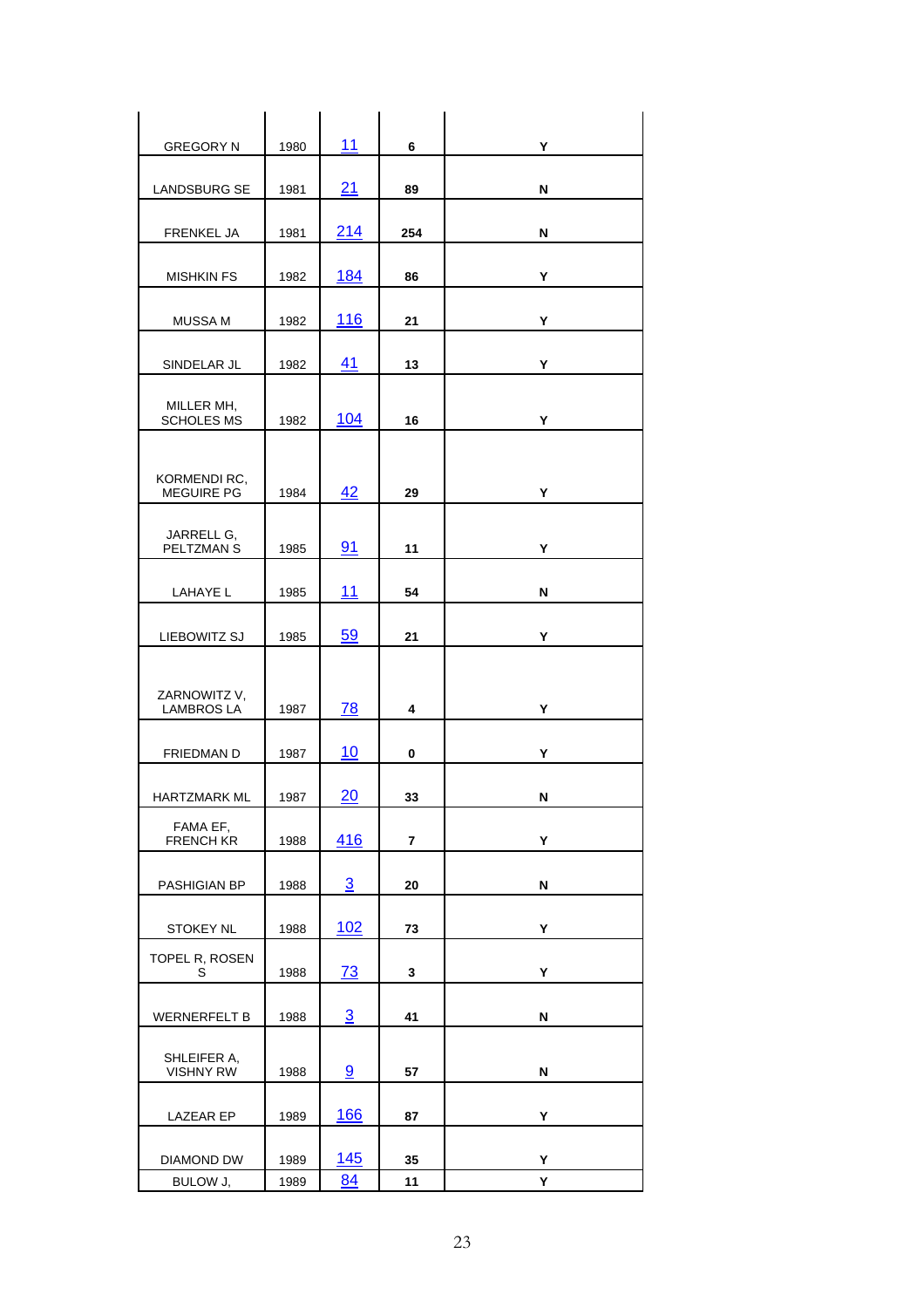| ROBERTS J                                      |      |            |     |   |
|------------------------------------------------|------|------------|-----|---|
| CAMERER C,<br>LOEWENSTEIN G,<br><b>WEBER M</b> | 1989 | <u>103</u> | 37  | Υ |
| <b>TOWNSEND RM</b>                             | 1989 | 29         | 30  | N |
| <b>SUEN W</b>                                  | 1989 | <u>19</u>  | 172 | N |
| <b>CONSTANTINIDES</b><br>GМ                    | 1990 | 326        | 50  | Y |
| ROMER PM                                       | 1990 | 637        | 253 | Υ |
| SNYDER JM                                      | 1990 | <u>77</u>  | 38  | Υ |
| <b>TOPEL R</b>                                 | 1991 | 213        | 22  | Υ |
| SAH RK                                         | 1991 | 29         | 16  | Υ |
| DIAMOND DW                                     | 1991 | <u>225</u> | 194 | Υ |
| <b>SAH RK</b>                                  | 1991 | 99         | 10  | Y |
| <b>IRWIN DA</b>                                | 1991 | 10         | 3   | Υ |
| HUBBARD RG,<br>KASHYAP AK                      | 1992 | 55         | 29  | Υ |
| KANDEL E,<br><b>LAZEAR EP</b>                  | 1992 | <u>182</u> | 145 | Υ |
| FRIEDLAND C                                    | 1993 | 4          | 4   | N |
| PELTZMAN S                                     | 1993 | 10         | 3   | Υ |
| WATSON MW                                      | 1993 | 87         | 73  | Υ |
| CHICAGO U,<br>MURPHY KM,<br>SCHEINKMAN JA      | 1994 | 0          | 12  | N |
| <b>GAREN JE</b>                                | 1994 | 73         | 91  | N |
| IRWIN DA,<br><b>KLENOW PJ</b>                  | 1994 | 91         | 70  | Υ |
| STIGLER GJ,<br>STIGLER SM,<br>FRIEDLAND C      | 1995 | 38         | 170 | N |